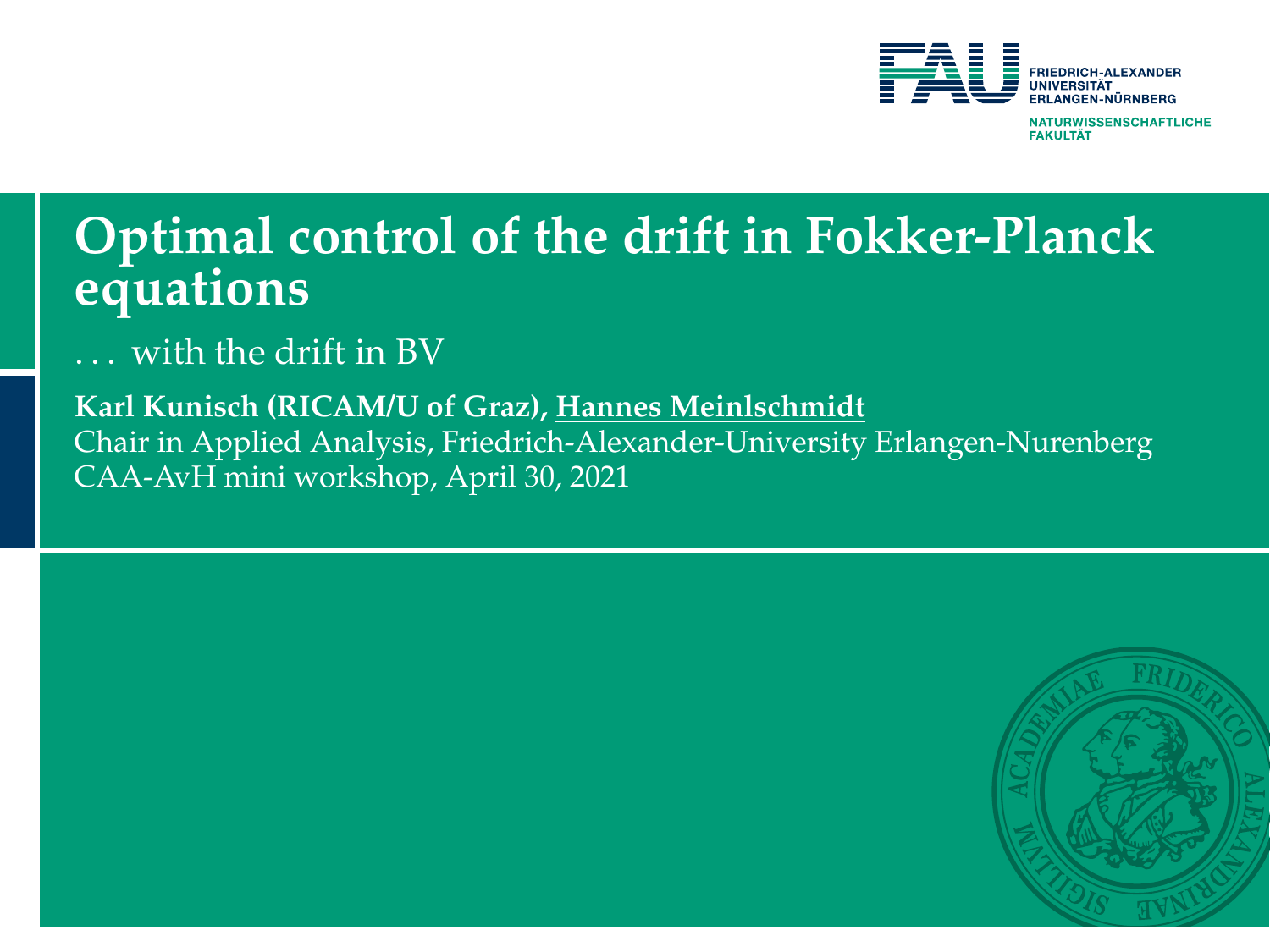

## **Optimal control problem with a FP equation**

$$
\min_{(y,u)} \quad \frac{1}{2} \int_0^T \int_{\mathbb{R}^d} |y - y_d|^2 + \frac{\beta}{2} \int_0^T |u|^2
$$

s.t. 
$$
\partial_t y + \text{div}(auy) - \text{div}(\sigma \sigma^\top \nabla y) = 0
$$
 on  $(0, \top) \times \mathbb{R}^d$ ,  
 $y(0) = y_0$  on  $\mathbb{R}^d$ 

- $\triangleright$  (classical) FP equation  $\leftrightarrow$  temporal evolution of *pdf*s  $\leftrightarrow$  S(P)DE modeling
- $\blacktriangleright$  temporal **control** *u*, **stationary** spatial drift vector *α*
- ▶ here: **very low regularity** compared to related work ([\[FG17;](#page-26-0) [BKP18;](#page-27-0) [AT21\]](#page-27-1))
- ▶ physical motivation: nonsmooth potentials (bistable *W* form) ([\[Ris89;](#page-26-1) [OD19\]](#page-27-2))
- **In disclaimer**: work in progress! today: **only** steps towards reduced gradient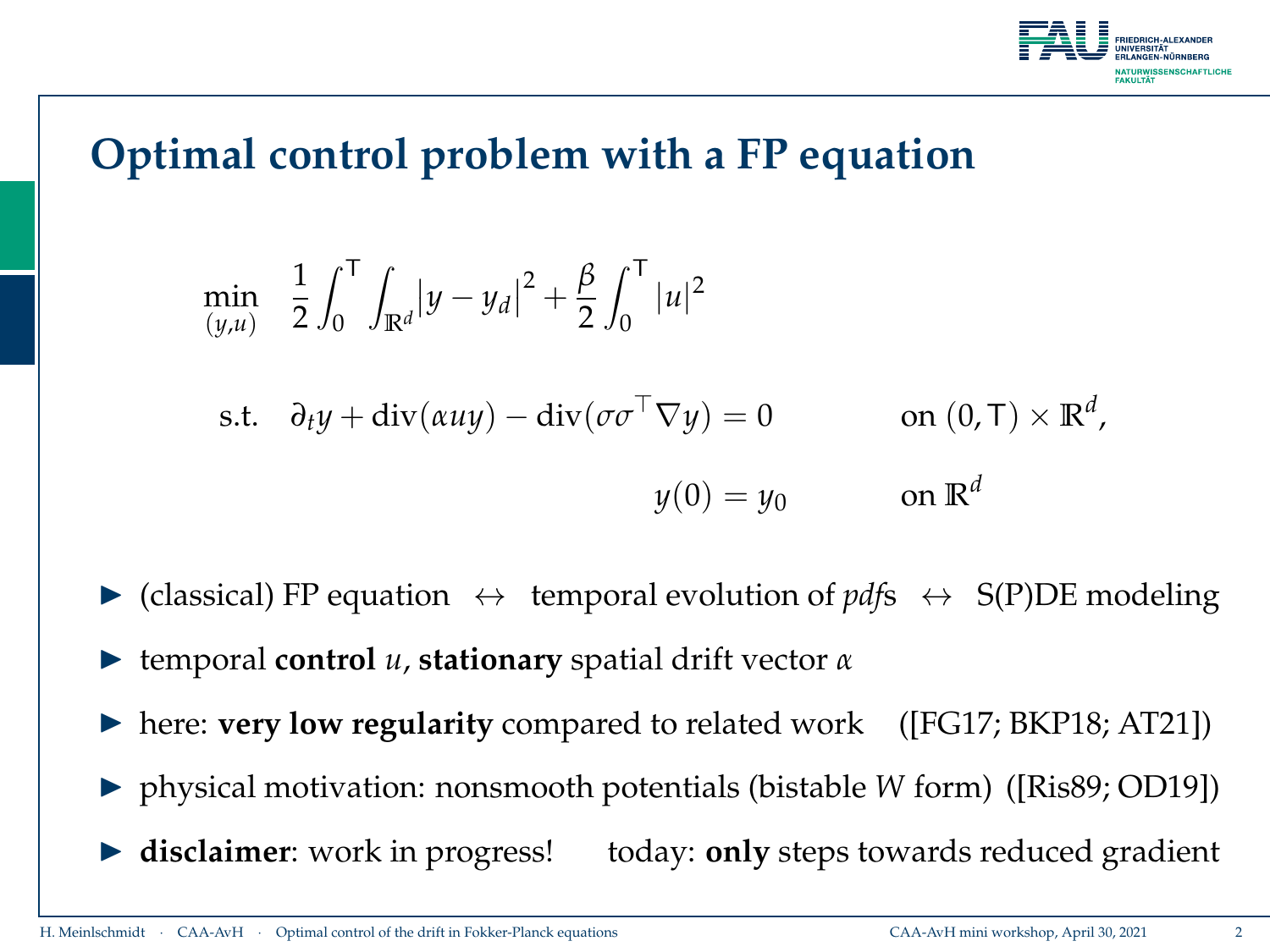

## **Fokker-Planck equation**

$$
\partial_t y + \text{div}(\alpha u y) - \text{div}(\sigma \sigma^\top \nabla y) = 0
$$
 on  $(0, \top) \times \mathbb{R}^d$   
 $y(0) = y_0$  on  $\mathbb{R}^d$ 

#### **General assumptions**

- $\blacktriangleright$  **drift**: *b* := *u* ⊗ *α* with 0 ≤ *u* ∈ L<sup>2</sup>(0, T) and *α* ∈ BV<sub>loc</sub> ∩ L<sup>2+*δ*</sup>( $\mathbb{R}^d$ ;  $\mathbb{R}^d$ )
- $\blacktriangleright$  divergence regularity: div(*α*) ∈ L<sup>1+*δ*</sup>( $\mathbb{R}^d$ ) and  $\left[\text{div}(\alpha)\right]^- \in L^\infty(\mathbb{R}^d)$
- $\triangleright$  **diffusion matrix**: *σ* ∈ L<sup>2</sup>(0, T; W<sup>1,2</sup><sub>loc</sub>(R<sup>*d*</sup>))<sup>*d*×*m*</sup> (+ later: *σσ*<sup>⊤</sup> ≻ 0 uniformly)
- ▶ initial value:  $y_0 \in L^1 \cap L^\infty(\mathbb{R}^d)$
- analysis for transport/FP-equations ([\[DL89;](#page-26-2) [Amb04;](#page-26-3) [BL08;](#page-26-4) [Luo12;](#page-26-5) [BL19\]](#page-27-3))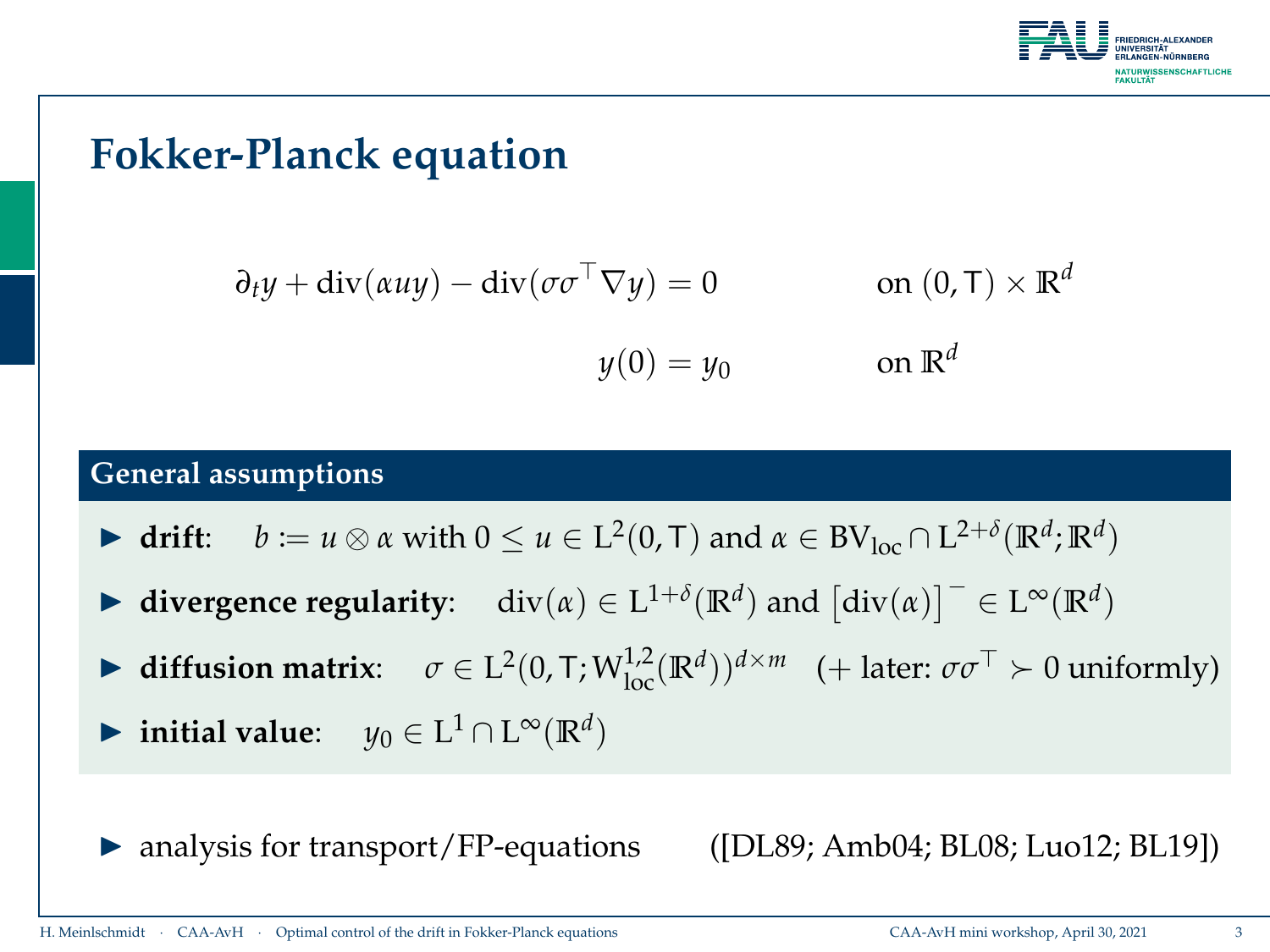

### **Fokker-Planck equation: existence & uniqueness**

$$
\partial_t y + \operatorname{div}(\alpha u y) - \operatorname{div}(\sigma \sigma^\top \nabla y) = 0 \qquad \text{on } (0, \mathsf{T}) \times \mathbb{R}^d
$$

$$
y(0) = y_0 \qquad \text{on } \mathbb{R}^d
$$

#### **Theorem ([\[Amb04;](#page-26-3) [BL08;](#page-26-4) [Luo12\]](#page-26-5))**

*For every*  $0 \leq u \in \mathrm{L}^2(0,T)$ : exists unique solution  $y = y_u$  in the **weak sense**,  $y \in L^{\infty}(0, T; L^{1} \cap L^{\infty}(\mathbb{R}^{d}))$  *with*  $\sigma^{\top} \nabla y \in L^{2}(0, T; L^{2}(\mathbb{R}^{d}))^{m}$ .  $M$ oreover,  $y$  is the  $\textbf{strongly renormalized solution:}$  for every  $\beta \in C^2(\mathbb{R})$ ,  $\partial_t \beta(y) + \text{div}(\alpha u \beta(y)) - \text{div}(\sigma \sigma^\top \nabla \beta(y))$  $-\left(\beta(y)-y\beta'(y)\right)\mathrm{div}(\alpha u)+\frac{1}{2}$ 2  $\beta''(y) | \sigma^{\top} \nabla y |$  $\vert^2 = 0$  *in*  $\mathscr{D}'((0, T) \times \mathbb{R}^d)$ .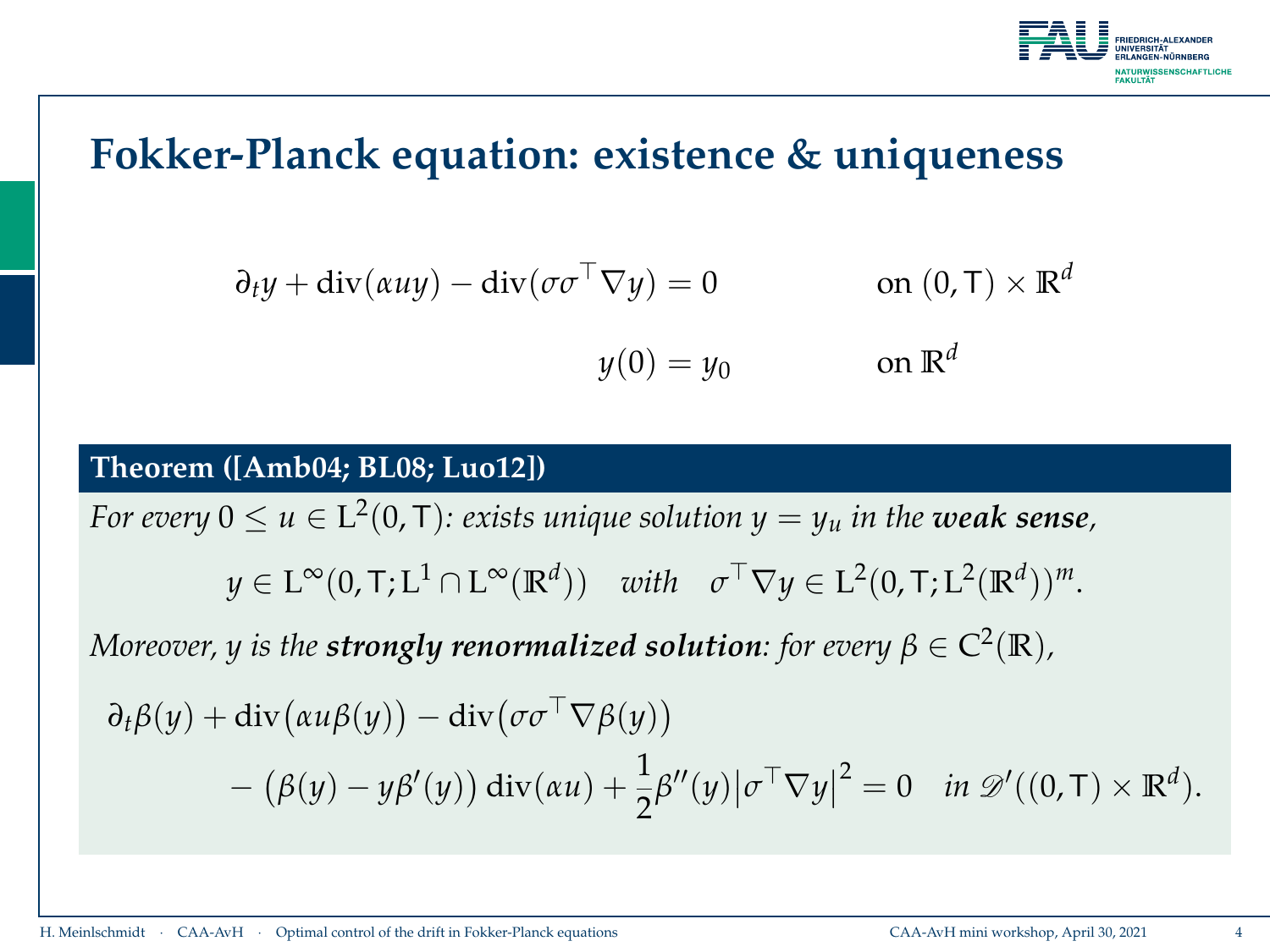

$$
\partial_t p + \text{div}(bp) - \text{div}(\sigma \sigma^\top \nabla p) = g
$$
 on  $(0, \text{T}) \times \mathbb{R}^d$   
 $p(0) = p_0$  on  $\mathbb{R}^d$ 

with

 $g \in L^1(0, T; L^1 \cap L^{\infty}(\mathbb{R}^d)), \quad -[\text{div}(b)]^- \leq c \in L^1(0, T).$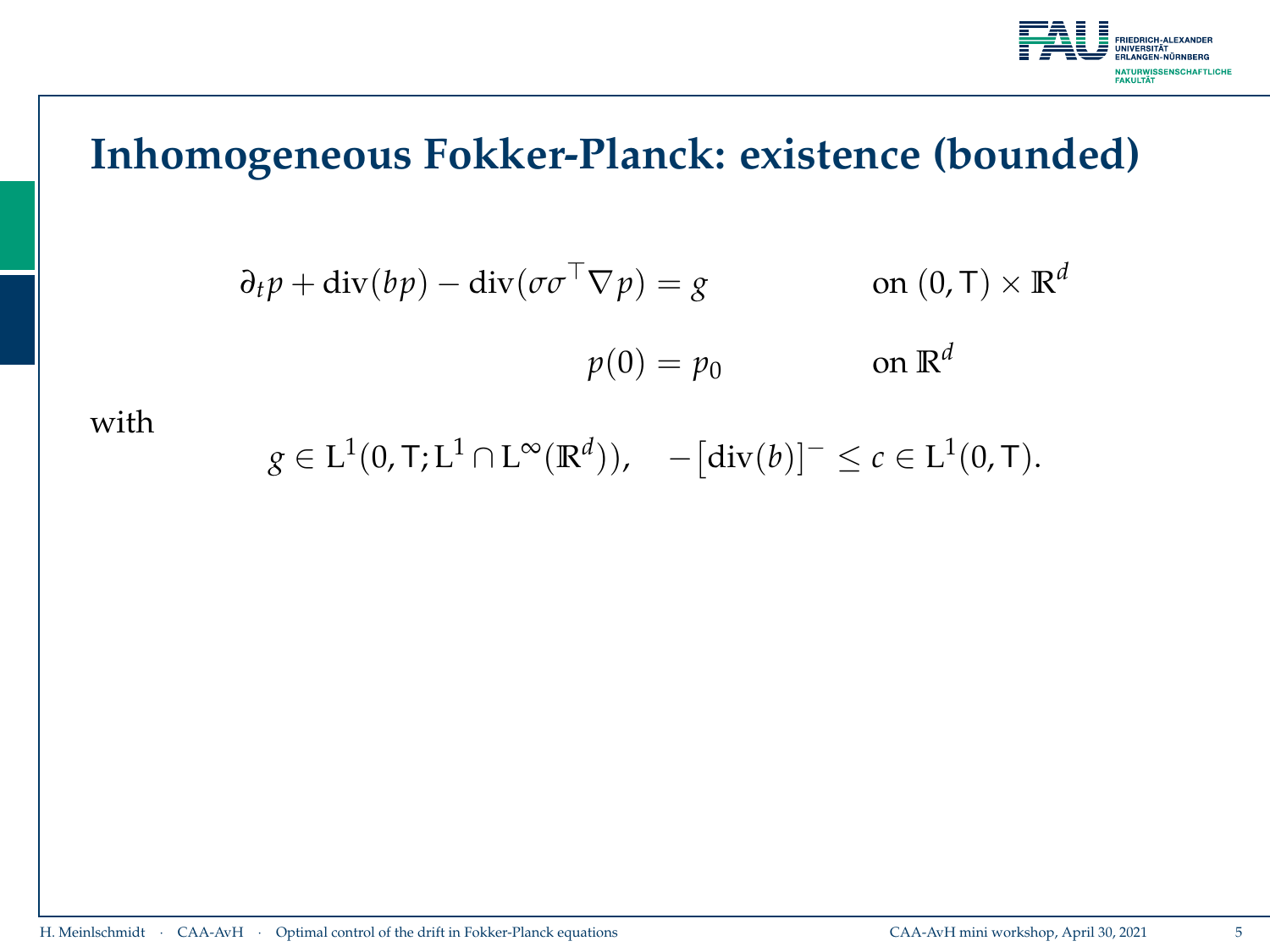

$$
\partial_t p + \text{div}(bp) - \text{div}(\sigma \sigma^\top \nabla p) = g
$$
 on  $(0, \text{T}) \times \mathbb{R}^d$   
 $p(0) = p_0$  on  $\mathbb{R}^d$ 

with

$$
g \in L^1(0, T; L^1 \cap L^{\infty}(\mathbb{R}^d)), \quad -[\text{div}(b)]^{-} \leq c \in L^1(0, T).
$$

Obtain **some** solution:

**►** spatially mollify the data *b*,  $\sigma$ ,  $p_0$   $\longrightarrow$  smooth solutions  $p_{\varepsilon}$  to mollified

 $\blacktriangleright$  maximum principle:

$$
\|p_{\varepsilon}\|_{L^{\infty}(0,T;L^{\infty}(\mathbb{R}^d))} \leq e^{\|c\|_{L^1(0,T)} (\|p_0\|_{L^{\infty}(\mathbb{R}^d)} + \|g\|_{L^1(0,T;L^{\infty}(\mathbb{R}^d))})}
$$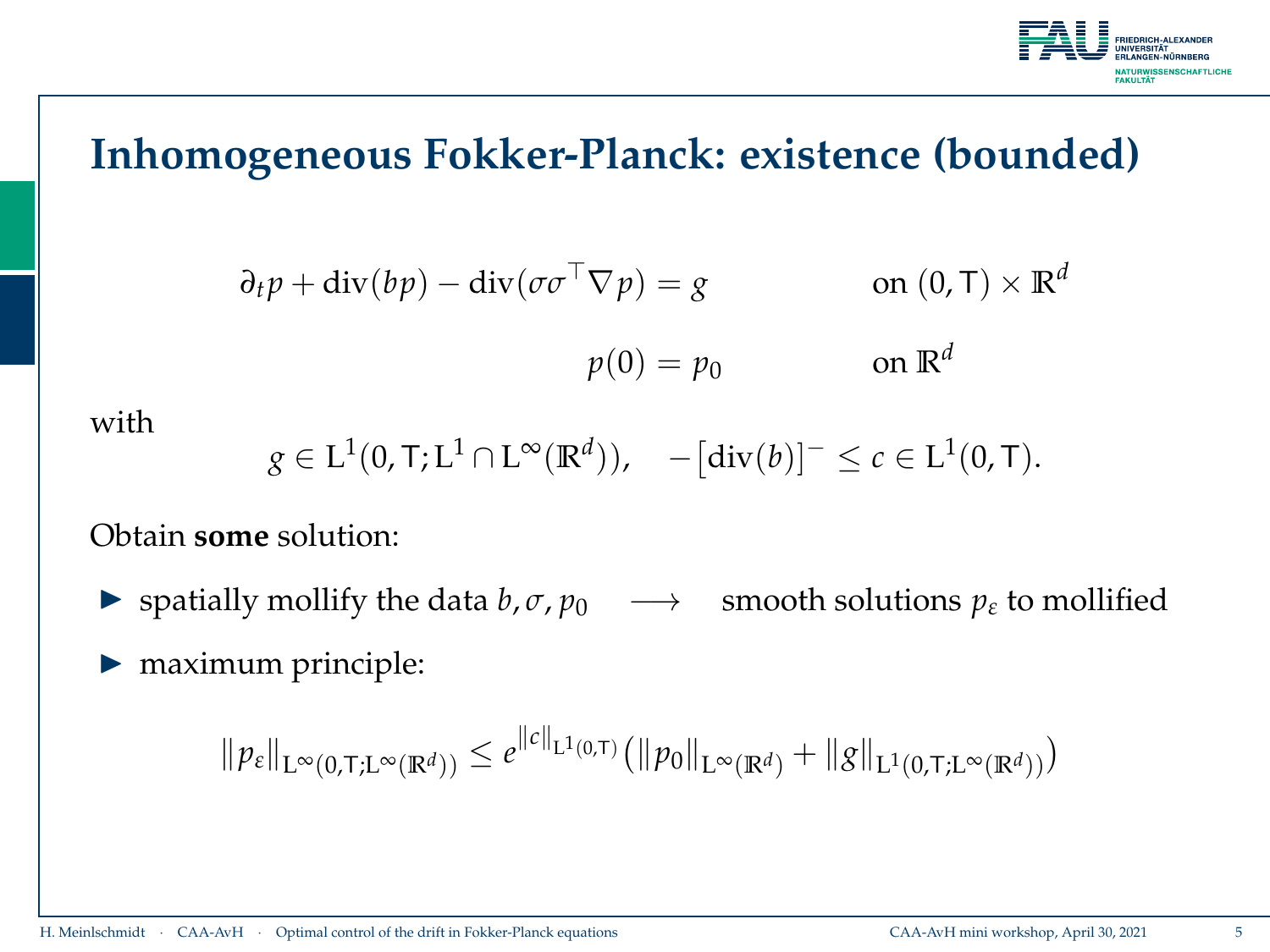

$$
\partial_t p + \text{div}(bp) - \text{div}(\sigma \sigma^\top \nabla p) = g
$$
 on  $(0, \text{T}) \times \mathbb{R}^d$   
 $p(0) = p_0$  on  $\mathbb{R}^d$ 

with

$$
g \in L^1(0, T; L^1 \cap L^{\infty}(\mathbb{R}^d)), \quad -[\text{div}(b)]^{-} \leq c \in L^1(0, T).
$$

Obtain **some** solution:

- **►** spatially mollify the data *b*,  $\sigma$ ,  $p_0$   $\longrightarrow$  smooth solutions  $p_{\varepsilon}$  to mollified
- **I** maximum principle & testing with regularized  $|p_{\varepsilon}|$ :

 $\|p_{\varepsilon}\|_{L^{\infty}(0,T;L^{1}(\mathbb{R}^{d}))} \leq e^{\|c\|_{L^{1}(0,T)} (\|p_{0}\|_{L^{1}(\mathbb{R}^{d})} + \|g\|_{L^{1}(0,T;L^{1}(\mathbb{R}^{d}))})}$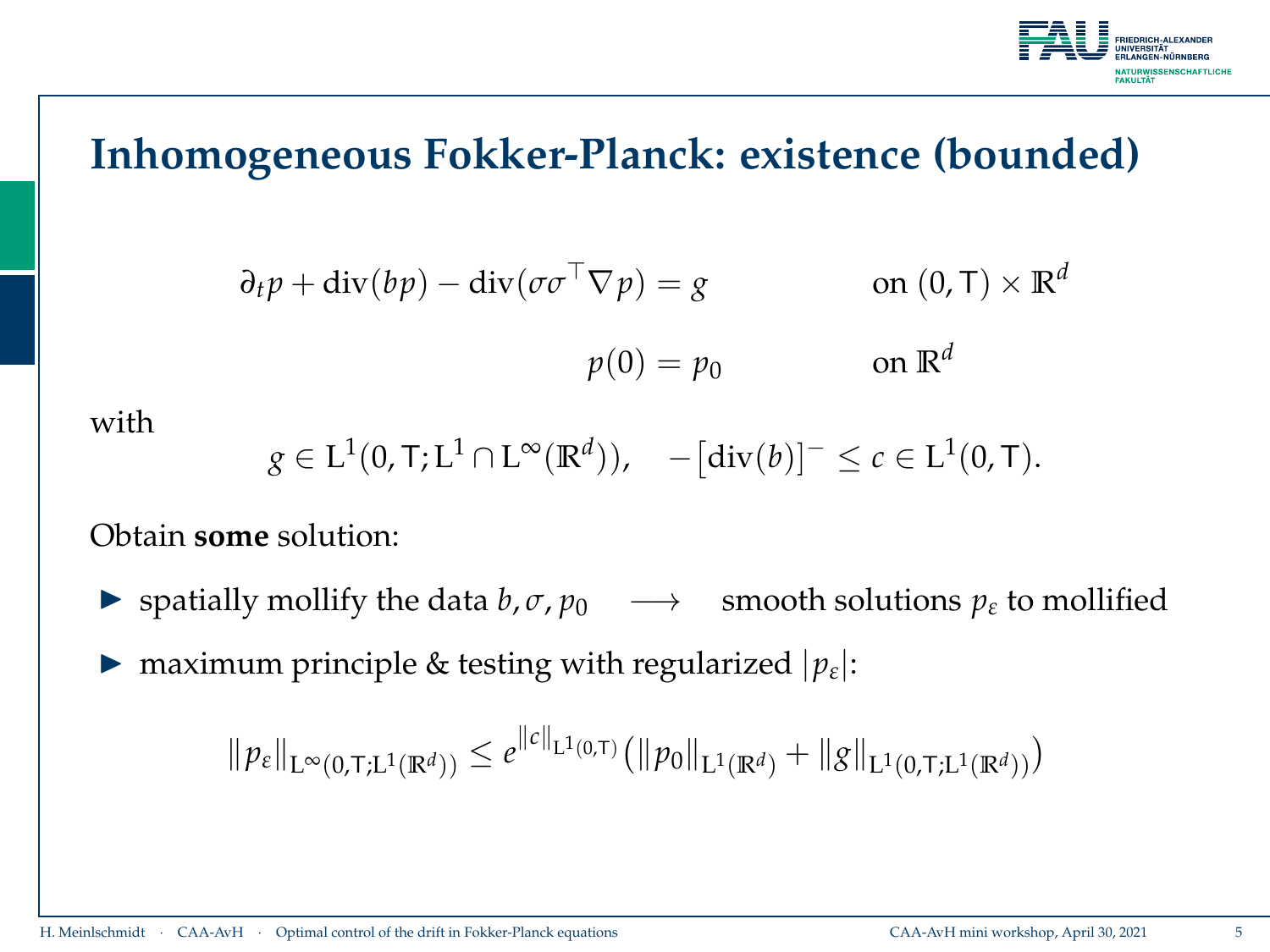

$$
\partial_t p + \text{div}(bp) - \text{div}(\sigma \sigma^\top \nabla p) = g
$$
 on  $(0, \text{T}) \times \mathbb{R}^d$   
 $p(0) = p_0$  on  $\mathbb{R}^d$ 

with

$$
g \in L^1(0, T; L^1 \cap L^{\infty}(\mathbb{R}^d)), \quad -[\text{div}(b)]^{-} \leq c \in L^1(0, T).
$$

Obtain **some** solution:

- **►** spatially mollify the data *b*,  $\sigma$ ,  $p_0$   $\longrightarrow$  smooth solutions  $p_{\varepsilon}$  to mollified
- **I** maximum principle & testing with regularized  $|p_{\varepsilon}|$ :

$$
\|p_{\varepsilon}\|_{\mathcal{L}^{\infty}(0,T; \mathcal{L}^{r}(\mathbb{R}^{d}))} \leq e^{\|c\|_{\mathcal{L}^{1}(0,T)} (\|p_{0}\|_{\mathcal{L}^{r}(\mathbb{R}^{d})} + \|g\|_{\mathcal{L}^{1}(0,T; \mathcal{L}^{r}(\mathbb{R}^{d}))}) \quad (r \in [1,\infty])
$$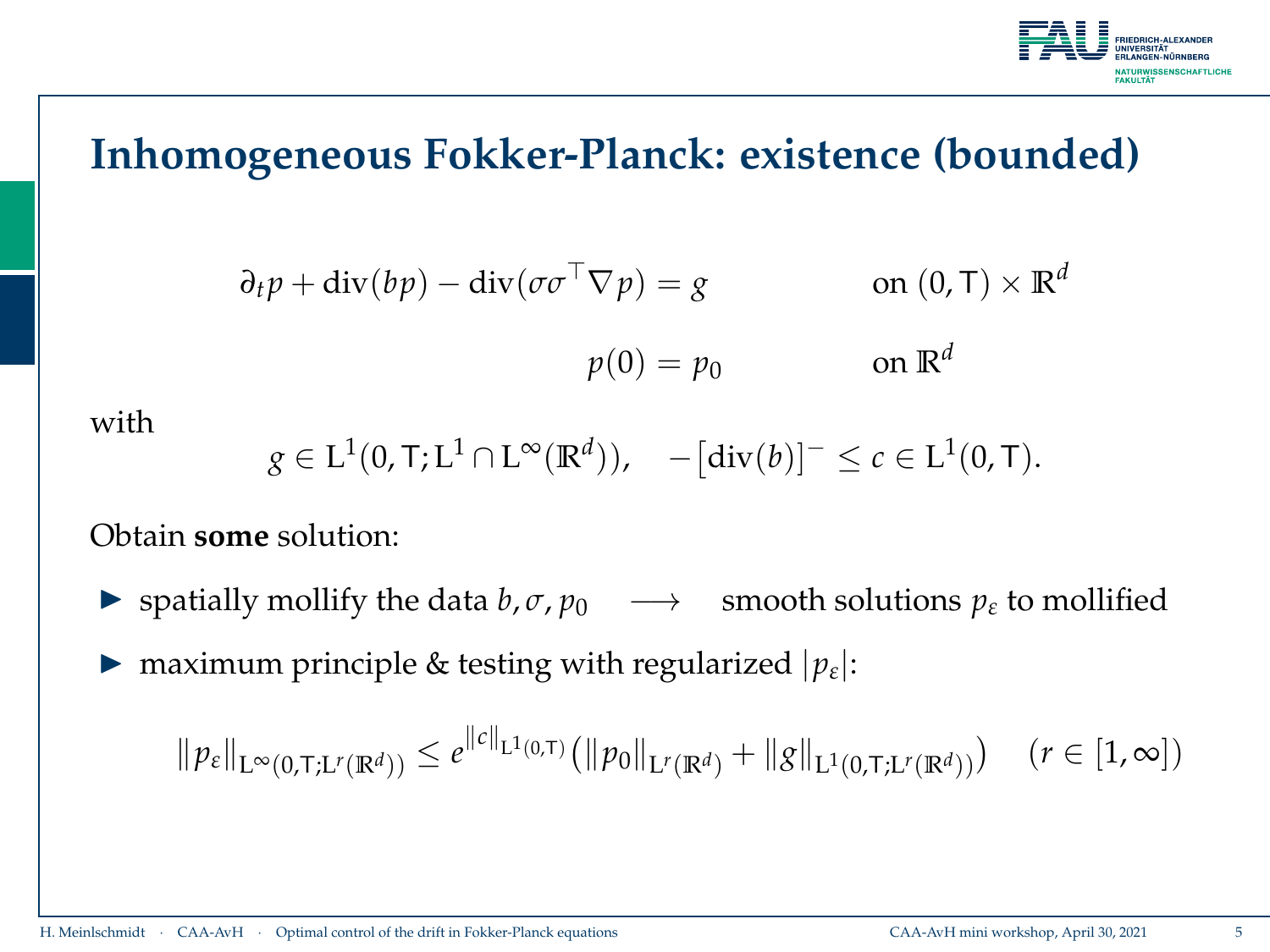

$$
\partial_t p + \text{div}(bp) - \text{div}(\sigma \sigma^\top \nabla p) = g
$$
 on  $(0, \text{T}) \times \mathbb{R}^d$   
 $p(0) = p_0$  on  $\mathbb{R}^d$ 

with

$$
g \in L^1(0, T; L^1 \cap L^{\infty}(\mathbb{R}^d)), \quad -[\text{div}(b)]^{-} \leq c \in L^1(0, T).
$$

Obtain **some** solution:

- **►** spatially mollify the data *b*,  $\sigma$ ,  $p_0$   $\longrightarrow$  smooth solutions  $p_{\varepsilon}$  to mollified
- **I** maximum principle & testing with regularized  $|p_{\varepsilon}|$ :

$$
\|p\|_{\mathcal{L}^{\infty}(0,T;\mathcal{L}^{r}(\mathbb{R}^{d}))} \leq e^{\|c\|_{\mathcal{L}^{1}(0,T)} (\|p_{0}\|_{\mathcal{L}^{r}(\mathbb{R}^{d})} + \|g\|_{\mathcal{L}^{1}(0,T;\mathcal{L}^{r}(\mathbb{R}^{d}))}) \quad (r \in [1,\infty])
$$

Extract weak- $\star$  subsequence, pass to the limit solution  $p$  (keep the bounds!)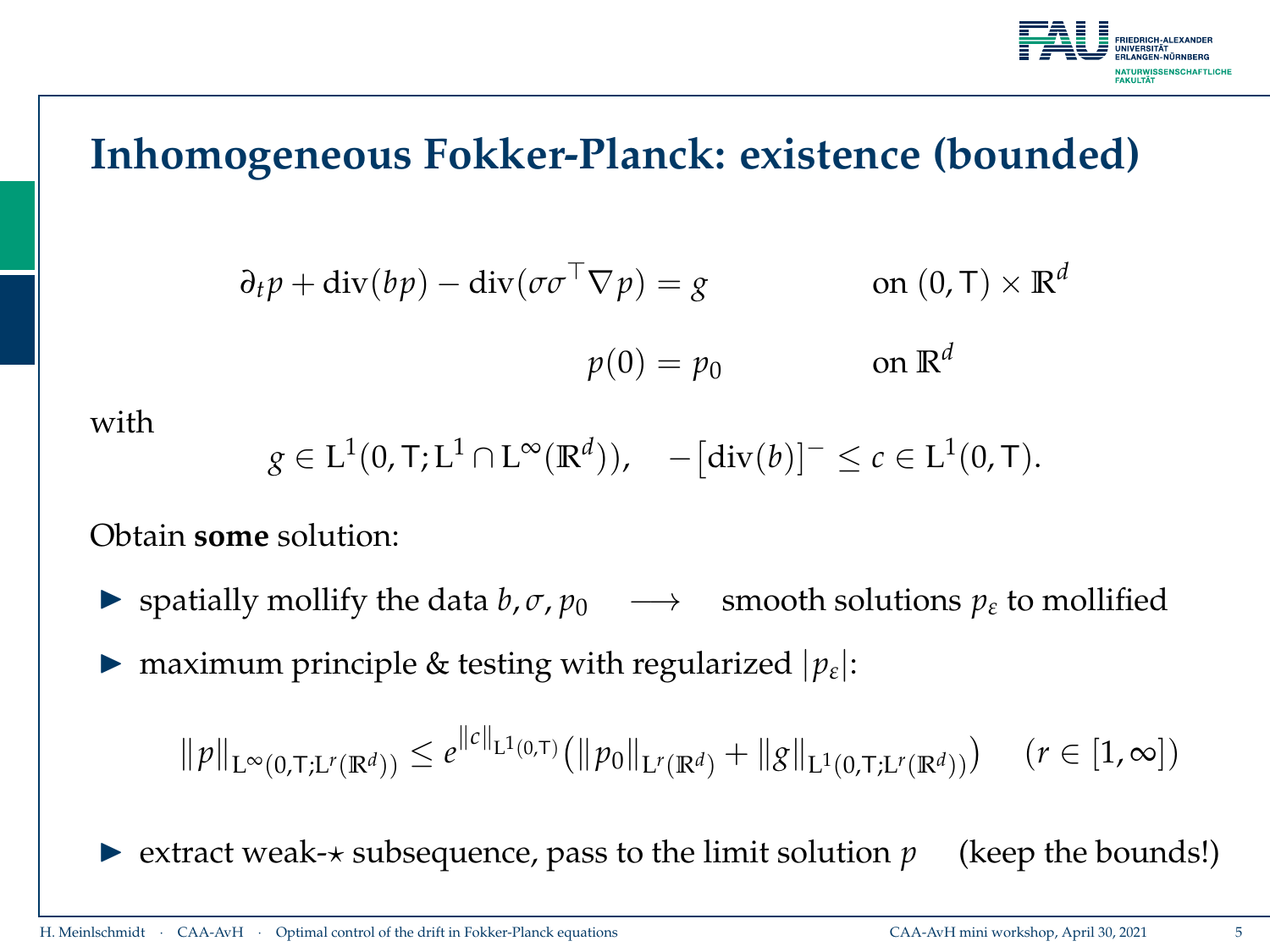

$$
\partial_t p + \text{div}(bp) - \text{div}(\sigma \sigma^\top \nabla p) = g
$$
 on  $(0, \text{T}) \times \mathbb{R}^d$   
 $p(0) = p_0$  on  $\mathbb{R}^d$ 

 $\blacktriangleright$  idea: **renormalization** property gives uniqueness

$$
\partial_t \beta(p) + \text{div}(\alpha u \beta(p)) - \text{div}(\sigma \sigma^{\top} \nabla \beta(p))
$$
  
 
$$
- (\beta(p) - p\beta'(p)) \text{div}(\alpha u) + \frac{1}{2}\beta''(p)|\sigma^{\top} \nabla y|^2 = 0 \text{ in } \mathscr{D}'((0, \mathsf{T}) \times \mathbb{R}^d).
$$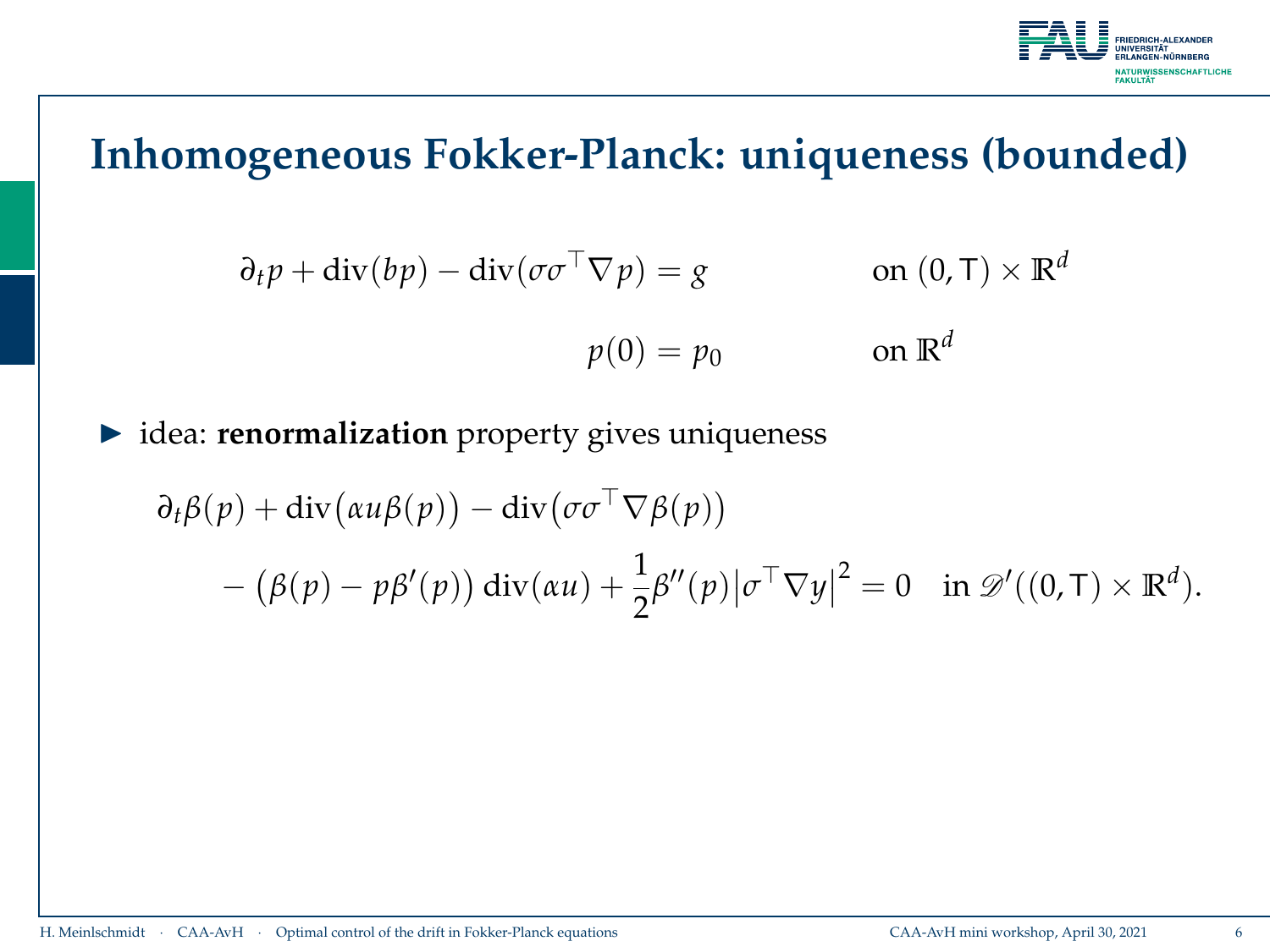

$$
\partial_t p + \text{div}(bp) - \text{div}(\sigma \sigma^\top \nabla p) = g
$$
 on  $(0, \text{T}) \times \mathbb{R}^d$   
 $p(0) = p_0$  on  $\mathbb{R}^d$ 

**►** idea: **renormalization** property gives uniqueness  $→$  "· $β'(p)$ " & chain rule  $\partial_t p^2 + \text{div}(\alpha u p^2) - \text{div}(\sigma \sigma^\top \nabla p^2) + p^2 \text{div}(\alpha u) \leq 0 \quad \text{in } \mathscr{D}'((0, \mathsf{T}) \times \mathbb{R}^d).$ ↓

(distributional) Gronwall argument for  $p^2 \longrightarrow p^2 \equiv 0$  if  $p_0 = 0$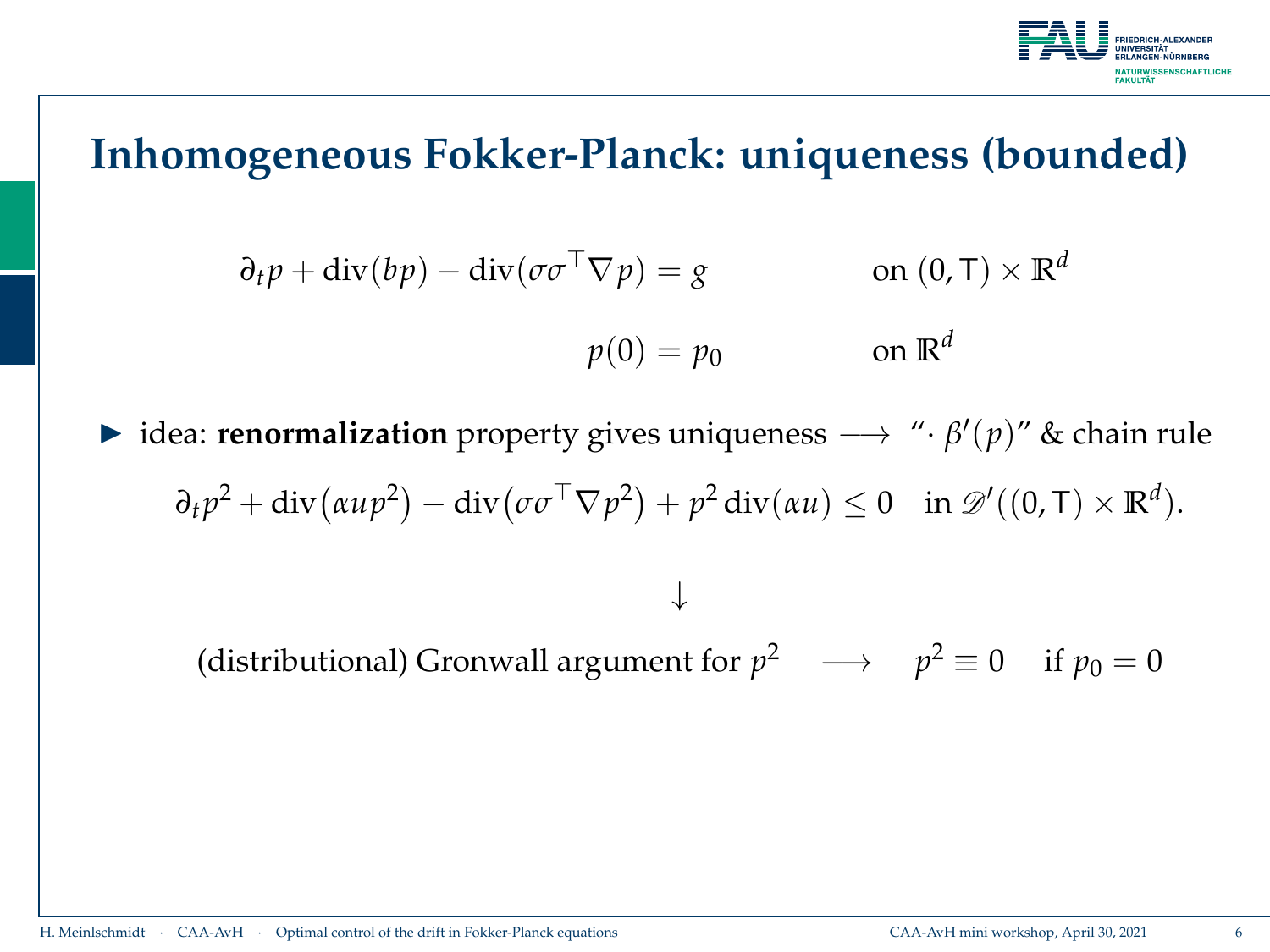

$$
\partial_t p + \text{div}(bp) - \text{div}(\sigma \sigma^\top \nabla p) = g
$$
 on  $(0, \text{T}) \times \mathbb{R}^d$   
 $p(0) = p_0$  on  $\mathbb{R}^d$ 

**►** idea: **renormalization** property gives uniqueness  $\rightarrow$  "· $\beta'(p)$ " & chain rule **►** but: equation does not hold pointwise  $\longrightarrow$  regularize again ( $p_\varepsilon := \rho_\varepsilon \star p$ )  $\rho_{\varepsilon} \star g = \rho_{\varepsilon} \star \left[ \partial_t p + \text{div}(b p) - \text{div}(\sigma \sigma^{\top} \nabla p) \right]$  $= \partial_t p_{\varepsilon} + \text{div}(bp_{\varepsilon}) - \text{div}(\sigma \sigma^{\top} \nabla p_{\varepsilon}) + R_{\varepsilon}$  pointwise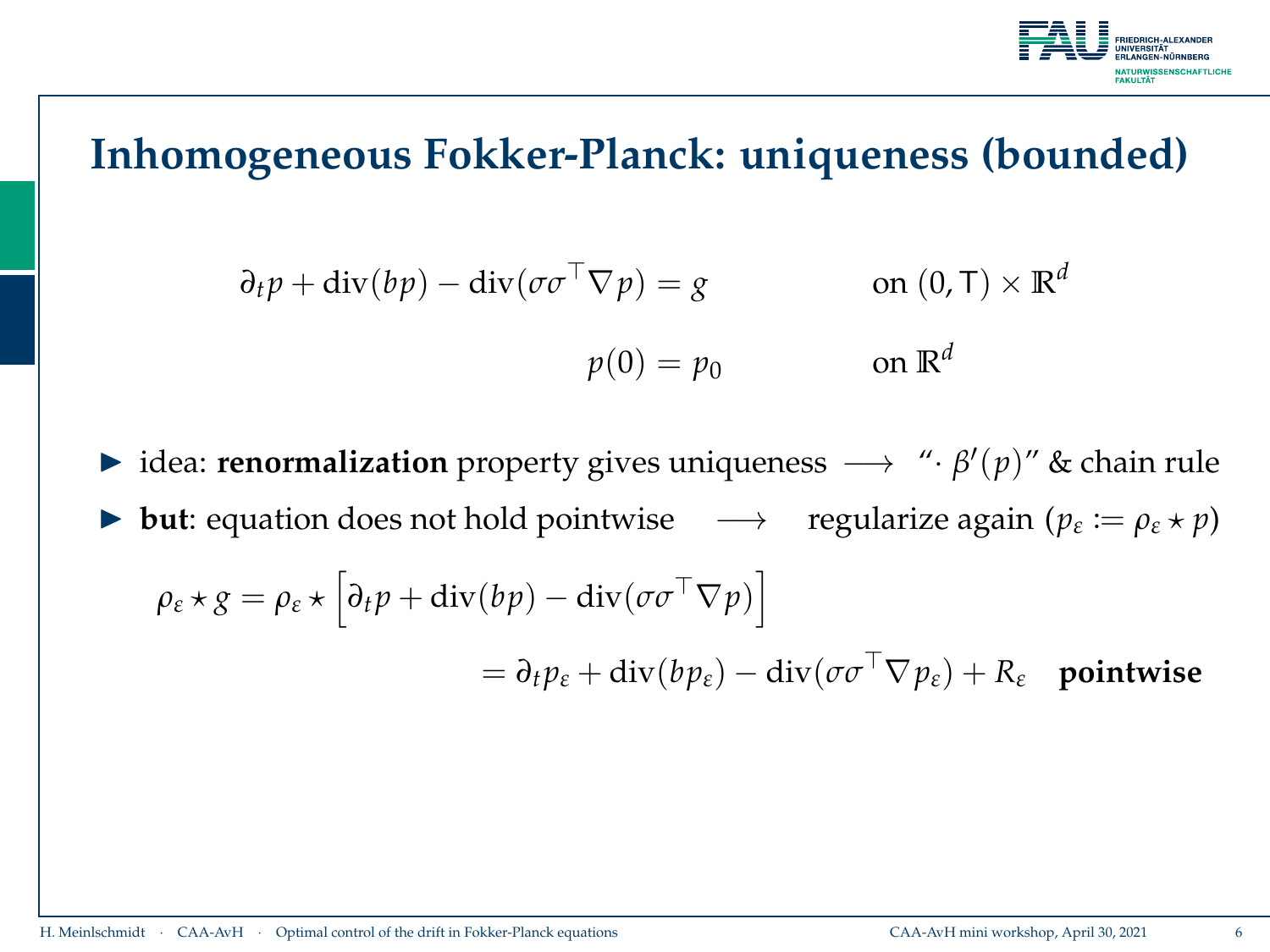

$$
\partial_t p + \text{div}(bp) - \text{div}(\sigma \sigma^\top \nabla p) = g
$$
 on  $(0, \text{T}) \times \mathbb{R}^d$   
 $p(0) = p_0$  on  $\mathbb{R}^d$ 

- **►** idea: **renormalization** property gives uniqueness  $\rightarrow$  "· $\beta'(p)$ " & chain rule **►** but: equation does not hold pointwise  $\longrightarrow$  regularize again ( $p_\varepsilon := \rho_\varepsilon \star p$ )  $\rho_{\varepsilon} \star g = \rho_{\varepsilon} \star \left[ \partial_t p + \text{div}(b p) - \text{div}(\sigma \sigma^{\top} \nabla p) \right]$  $= \partial_t p_{\varepsilon} + \text{div}(b p_{\varepsilon}) - \text{div}(\sigma \sigma^{\top} \nabla p_{\varepsilon}) + R_{\varepsilon}$  pointwise
- $\triangleright$  *β'*( $p_{\varepsilon}$ )*R*<sub> $\varepsilon$ </sub> → 0 in  $\mathscr{D}'((0, T) \times \mathbb{R}^d)$  (**commutator lemma,** [\[DL89;](#page-26-2) [Amb04\]](#page-26-3)) I reverse chain rule −→ renormalization property −→ uniqueness!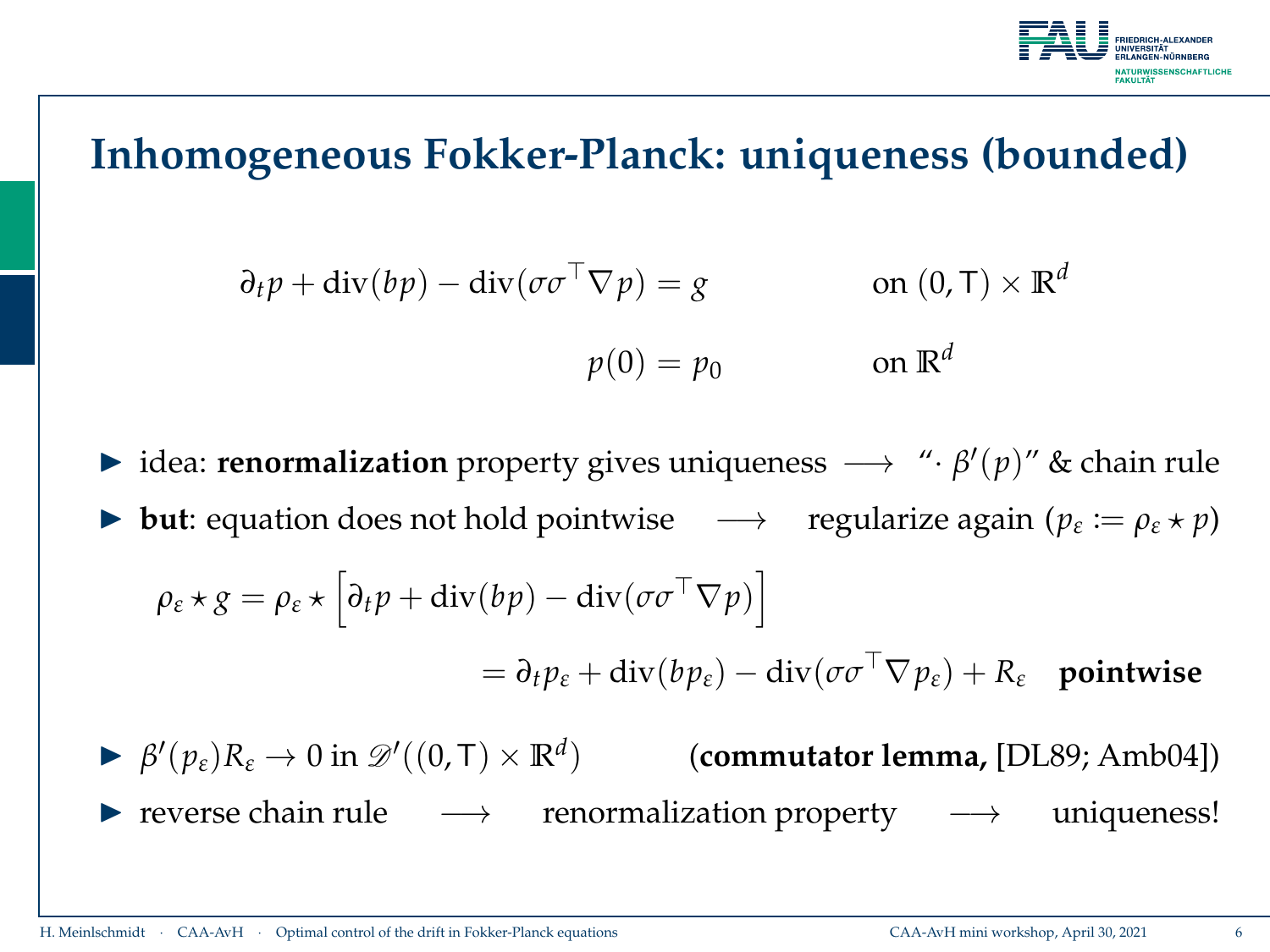

# **Towards a reduced gradient**

Formally: relevant linearized problem for  $u \mapsto y_u \in C^1$ , direction  $h \in L^\infty(0,T)$ :

$$
\partial_t z + \text{div}(\alpha \bar{u}z) - \text{div}(\sigma \sigma^\top \nabla z) = -\text{div}(\alpha h \bar{y}) \qquad \text{on } (0, \top) \times \mathbb{R}^d
$$

$$
z(0) = 0 \qquad \text{on } \mathbb{R}^d
$$

distributional right-hand side

**Under our assumptions:** div(*αhy*¯) **regular distribution**

$$
\operatorname{div}(\alpha h \bar{y}) = h\alpha \cdot \nabla \bar{y} + h \operatorname{div}(\alpha) \bar{y} \in L^1(0, T; L^r(\mathbb{R}^d)) \quad \text{(some } 1 < r < 2)
$$

 $\ldots$  if  $\alpha \cdot \nabla \bar{y} \in L^1(0, T; L^r(\mathbb{R}^d))$  (e.g. if  $\sigma \sigma^{\top} \succ 0 \longrightarrow \nabla y \in L^2(0, T; L^2(\mathbb{R}^d)))$ 

Solution for FP with (spatially) unbounded right-hand side  $L^1(0, T; L^r(\mathbb{R}^d))$ ?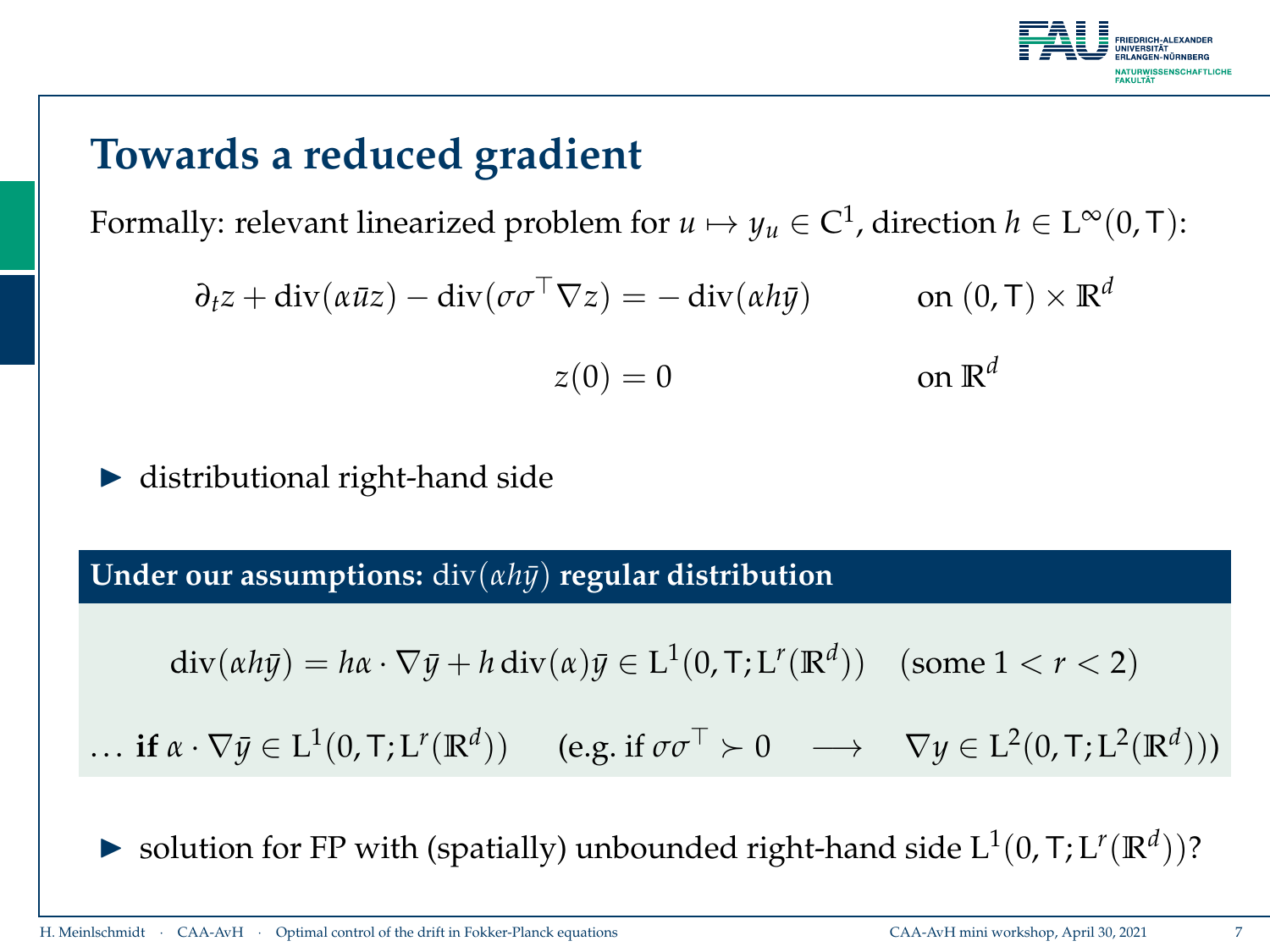

## **Inhomogeneous Fokker-Planck (unbounded)**

$$
\partial_t z + \text{div}(\alpha \bar{u}z) - \text{div}(\sigma \sigma^\top \nabla z) = -\text{div}(\alpha h \bar{y}) \qquad \text{on } (0, \top) \times \mathbb{R}^d
$$

$$
z(0) = 0 \qquad \text{on } \mathbb{R}^d
$$

#### **No solution at all?**

Recall *a priori* bound from mollified equation: (1 < *r* < 2 only)

 $||z||_{L^{\infty}(0,T;L^{r}(\mathbb{R}^{d}))} \leq e^{||c||_{L^{1}(0,T)}||} \operatorname{div}(\alpha h\bar{y})||_{L^{1}(0,T;L^{r}(\mathbb{R}^{d}))}$ 

 $\triangleright$  in general: *αūz* ∉ L<sup>1</sup>(0, T; L<sub>loc</sub>( $\mathbb{R}^d$ ))  $\longrightarrow$  **cannot** pass to limit in equation!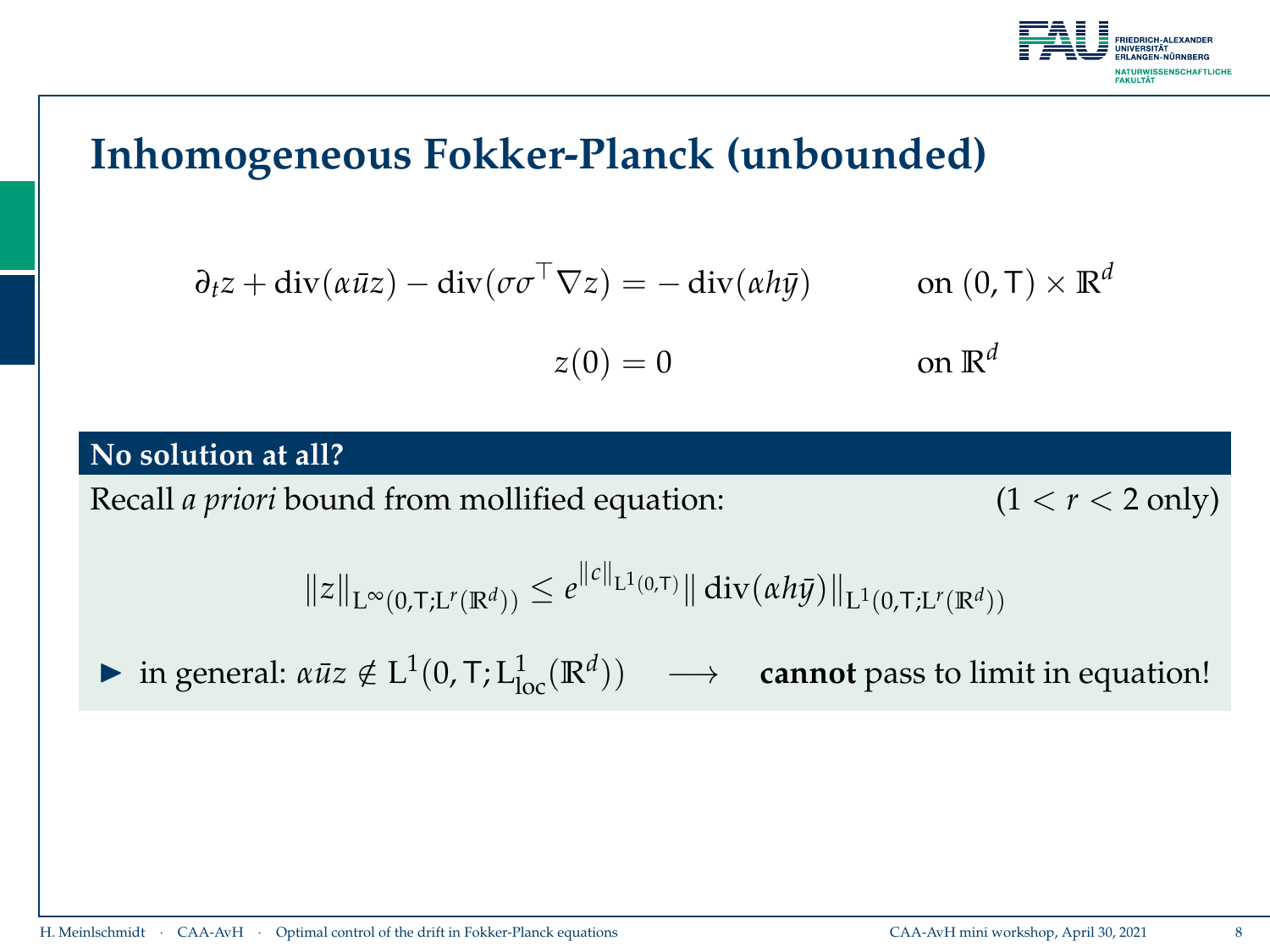

## **Inhomogeneous Fokker-Planck (unbounded)**

$$
\partial_t z + \text{div}(\alpha \bar{u}z) - \text{div}(\sigma \sigma^\top \nabla z) = -\text{div}(\alpha h \bar{y}) \qquad \text{on } (0, \top) \times \mathbb{R}^d
$$

$$
z(0) = 0 \qquad \text{on } \mathbb{R}^d
$$

#### **No solution at all?**

Recall *a priori* bound from mollified equation: (1 < *r* < 2 only)

 $||z||_{L^{\infty}(0,T;L^{r}(\mathbb{R}^{d}))} \leq e^{||c||_{L^{1}(0,T)}||} \operatorname{div}(\alpha h\bar{y})||_{L^{1}(0,T;L^{r}(\mathbb{R}^{d}))}$ 

 $\triangleright$  in general: *αūz* ∉ L<sup>1</sup>(0, T; L<sub>loc</sub>( $\mathbb{R}^d$ ))  $\longrightarrow$  **cannot** pass to limit in equation!

**But**:  $\alpha \bar{u} \beta(z) \in L^1(0, T; L^1_{loc}(\mathbb{R}^d))$  when  $\beta$  bounded  $\longrightarrow$  **renormalized** setup?

- $\triangleright$  approximate div(*αh* $\bar{y}$ ) by *bounded* data *g*<sup>*k*</sup> ∈ L<sup>1</sup>(0, T; L<sup>1</sup> ∩ L<sup>∞</sup>( $\mathbb{R}^d$ ))
- $\triangleright$  pass to the limit *k* → ∞ in **renormalized** form for solutions  $z_k$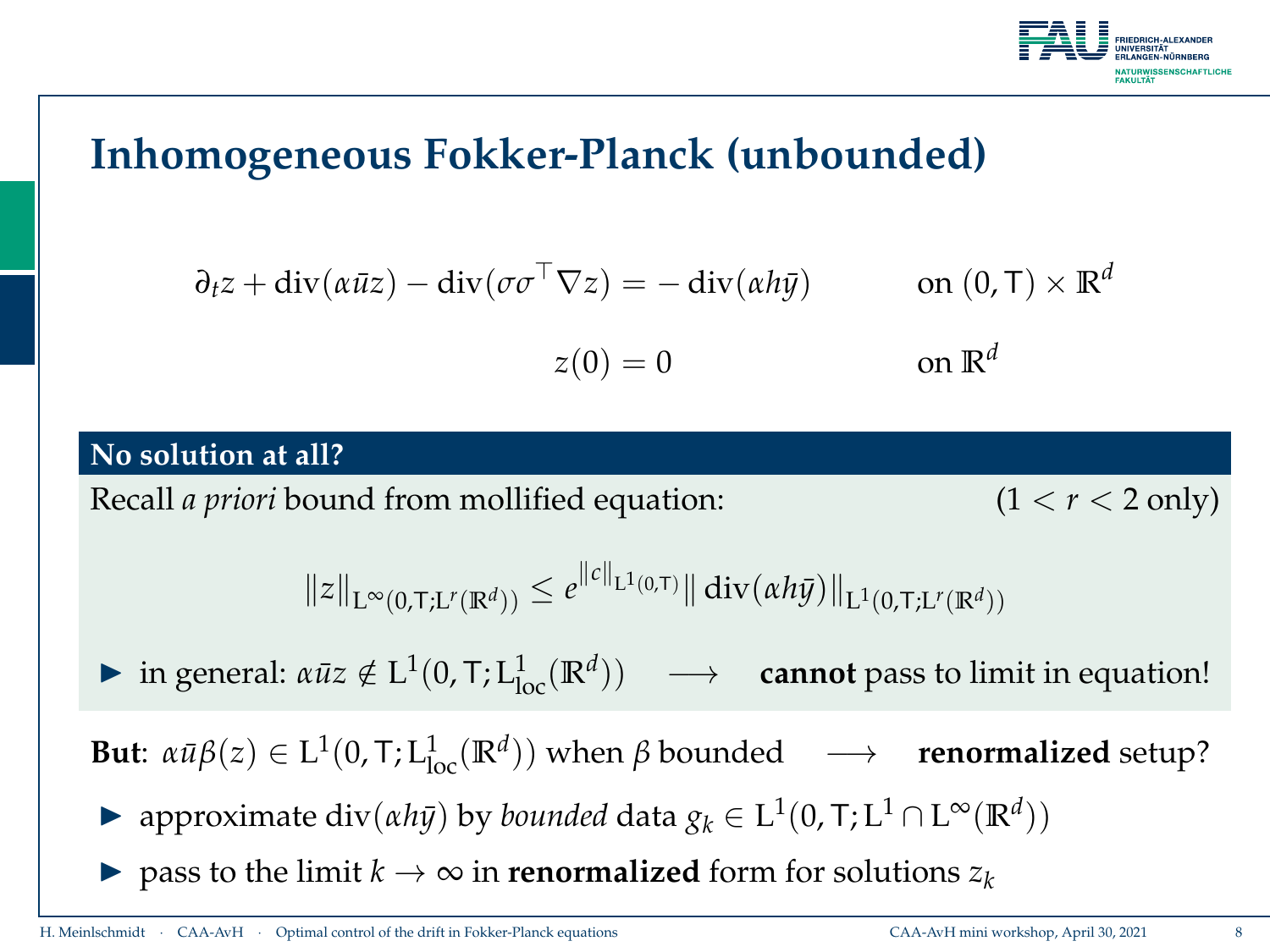

## **Inhomogeneous Fokker-Planck (unbounded)**

$$
\partial_t p + \text{div}(bp) - \text{div}(\sigma \sigma^\top \nabla p) = g
$$
 on  $(0, \text{T}) \times \mathbb{R}^d$   
 $p(0) = p_0$  on  $\mathbb{R}^d$ 

#### **Theorem**

For every  $g \in L^1(0,T;L^r(\mathbb{R}^d))$  and  $p_0 \in L^r(\mathbb{R}^d)$ : exists unique solution

$$
p \in \mathcal{L}^{\infty}(0, T; \mathcal{L}^{r}(\mathbb{R}^{d})) \quad with \quad \sigma^{\top} \nabla p_{r} \in \mathcal{L}^{2}(0, T; \mathcal{L}^{2}(\mathbb{R}^{d}))^{m}
$$

*in the weakly renormalized sense:*

$$
\partial_t \beta(p) + \text{div}(b\beta(p)) - \text{div}(\sigma \sigma^{\top} \nabla \beta(p))
$$
  
 
$$
- (\beta(p) - p\beta'(p)) \text{div}(b) + \frac{1}{2}\beta''(p) |\sigma^{\top} \nabla p|^2 = \beta'(p)g \quad \text{in } \mathcal{D}'((0, \text{T}) \times \mathbb{R}^d)
$$
  
for every **bounded**  $\beta \in C^2(\mathbb{R})$  with **compar supported derivative**  $\beta'$ . Moreover

$$
\|\rho\|_{L^{\infty}(0,T;L^{r}(\mathbb{R}^d))} \leq e^{\|c\|_{L^{1}(0,T)} (\|\rho_0\|_{L^{r}(\mathbb{R}^d)} + \|g\|_{L^{1}(0,T;L^{r}(\mathbb{R}^d))}).
$$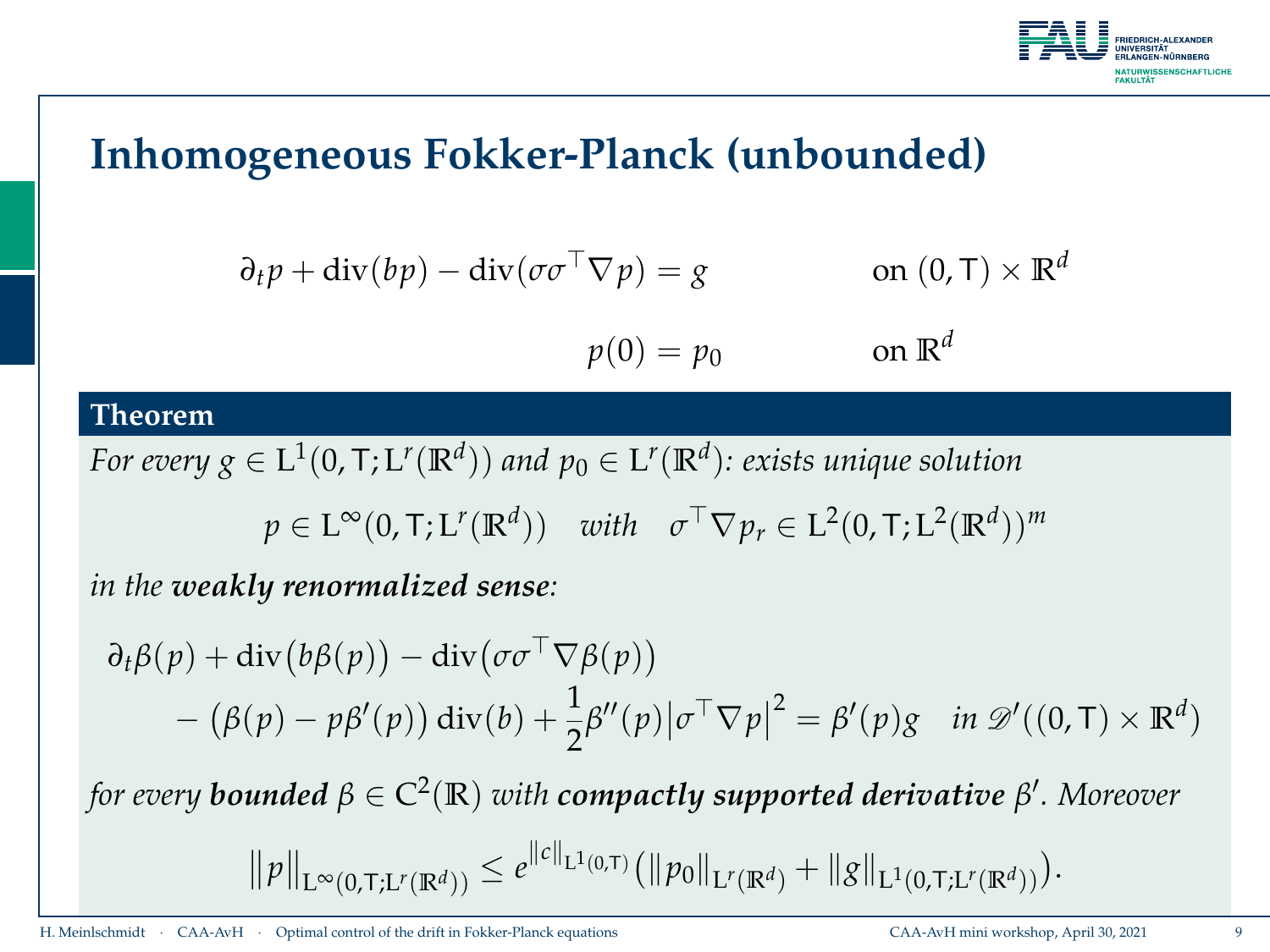

## **Towards a reduced gradient**

$$
\min_{u \in L^{2}(0,T)} \quad j(u) = \frac{1}{2} \int_{0}^{T} \int_{\mathbb{R}^{d}} |y_{u} - y_{d}|^{2} + \frac{\beta}{2} \int_{0}^{T} |u|^{2}
$$
\ns.t.

\n
$$
u \geq 0
$$

### **A "manual" ansatz**

$$
j(\bar{u} + \varepsilon h) - j(\bar{u}) = \frac{1}{2} ||y_{\bar{u} + \varepsilon h} - y_{\bar{u}}||_{L^2(0, T; L^2(\mathbb{R}^d))}^2 + \int_0^T \int_{\mathbb{R}^d} (y_{\bar{u} + \varepsilon h} - y_{\bar{u}}) (y_{\bar{u}} - y_d) + \varepsilon \beta \int_0^T \bar{u} h + \varepsilon^2 \frac{\beta}{2} ||h||_{L^2(0, T)}^2
$$

**I** divide by  $\epsilon \searrow 0 \rightarrow$  first term vanish & second ∼ gradient?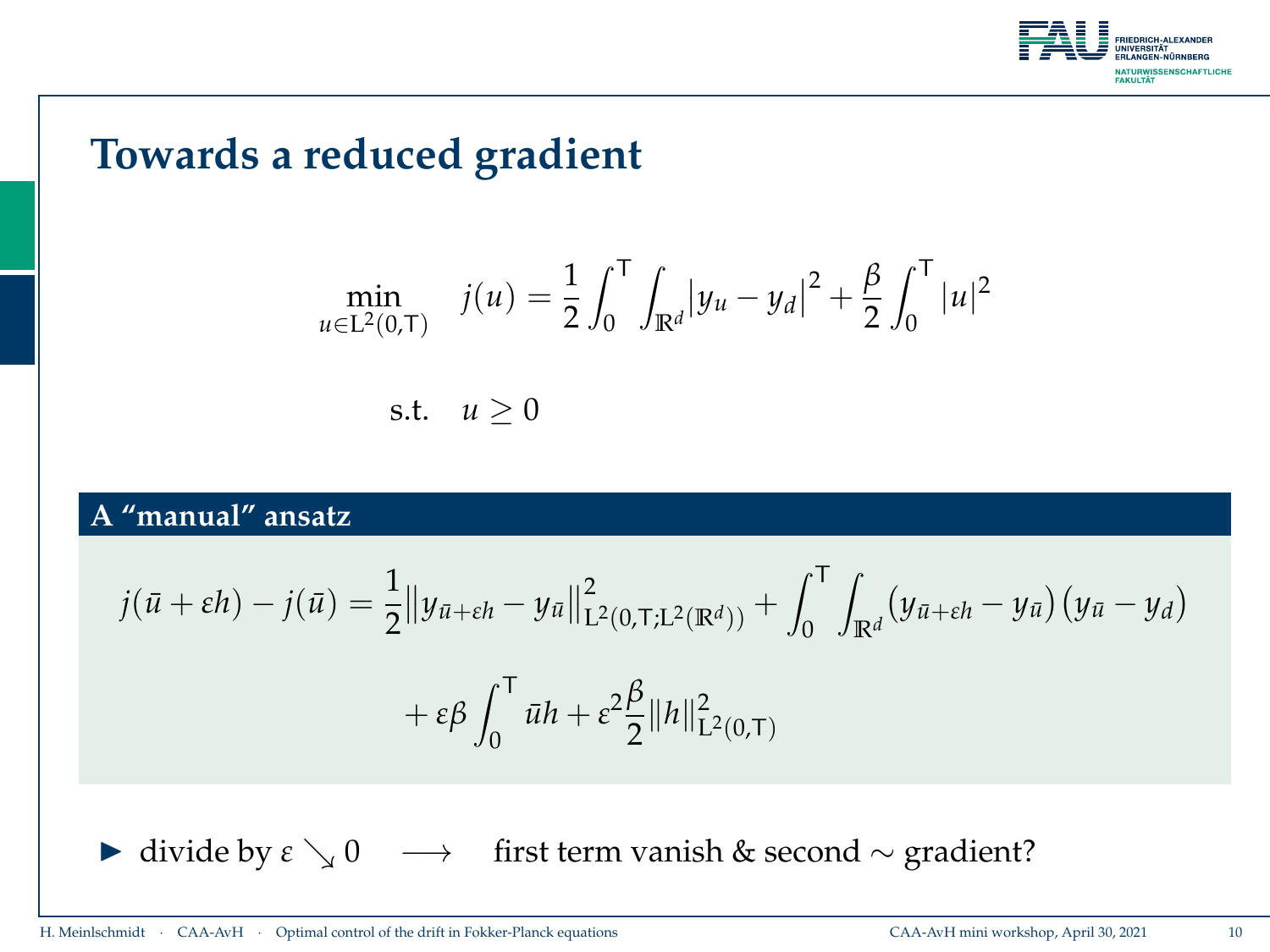

### **Towards a reduced gradient: first term**

$$
\partial_t z_{\varepsilon} + \text{div}(\alpha \bar{u} z_{\varepsilon}) - \text{div}(\sigma \sigma^{\top} \nabla z_{\varepsilon}) = -\varepsilon \text{div}(\alpha h \bar{y}_{\bar{u} + \varepsilon h}) \qquad \text{on } (0, \mathsf{T}) \times \mathbb{R}^d
$$

$$
z_{\varepsilon}(0) = 0 \qquad \text{on } \mathbb{R}^d
$$

- $\blacktriangleright$  *z*<sub>*ε*</sub> = *y*<sub>*u*</sub><sup>*+εh*</sub> − *y*<sub>*u*</sub></sub> ∈ L<sup>∞</sup>(0, T; L<sup>1</sup> ∩ L<sup>∞</sup>(R<sup>*d*</sup>)) is the **unique** (weak) solution</sup>
- right-hand side regular distribution in  $L^1(0, T; L^r(\mathbb{R}^d))$

 $||z_{\varepsilon}||_{L^{\infty}(0,T;L^{r}(\mathbb{R}^{d}))} \lesssim \varepsilon$ ,  $||z_{\varepsilon}||_{L^{\infty}(0,T;L^{\infty}(\mathbb{R}^d))} \lesssim 1$ 

**Interpolation:** (

 $\frac{1}{2} = \frac{r}{2} \cdot \frac{1}{r} + \frac{2-r}{2} \cdot \frac{1}{\infty}$  $\frac{1}{\infty}$ 

$$
||y_{\bar{u}+\varepsilon h}-y_{\bar{u}}||^2_{L^{\infty}(0,T;L^2(\mathbb{R}^d))}=||z_{\varepsilon}||^2_{L^{\infty}(0,T;L^2(\mathbb{R}^d))}\lesssim \varepsilon^r, \quad r>1
$$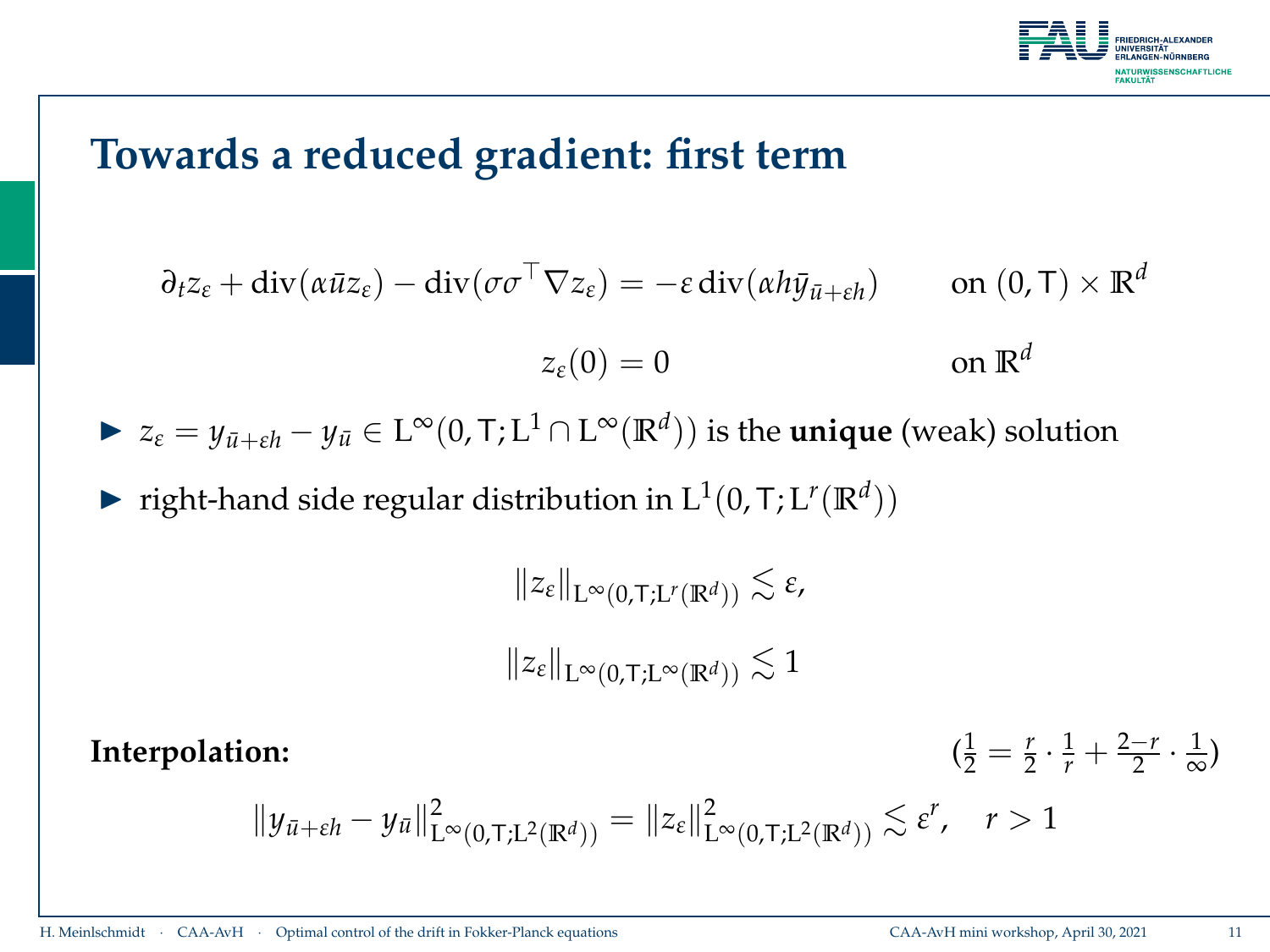

# **Towards a reduced gradient: second term**

**Adjoint equation**: (**renormalized** notion of solution as before)

$$
-\partial_t q - \alpha \bar{u} \cdot \nabla q - \text{div}(\sigma \sigma^\top \nabla q) = y_{\bar{u}} - y_d \qquad \text{in (0, T)} \times \mathbb{R}^d,
$$
  

$$
q(\mathsf{T}) = 0 \qquad \text{on } \mathbb{R}^d.
$$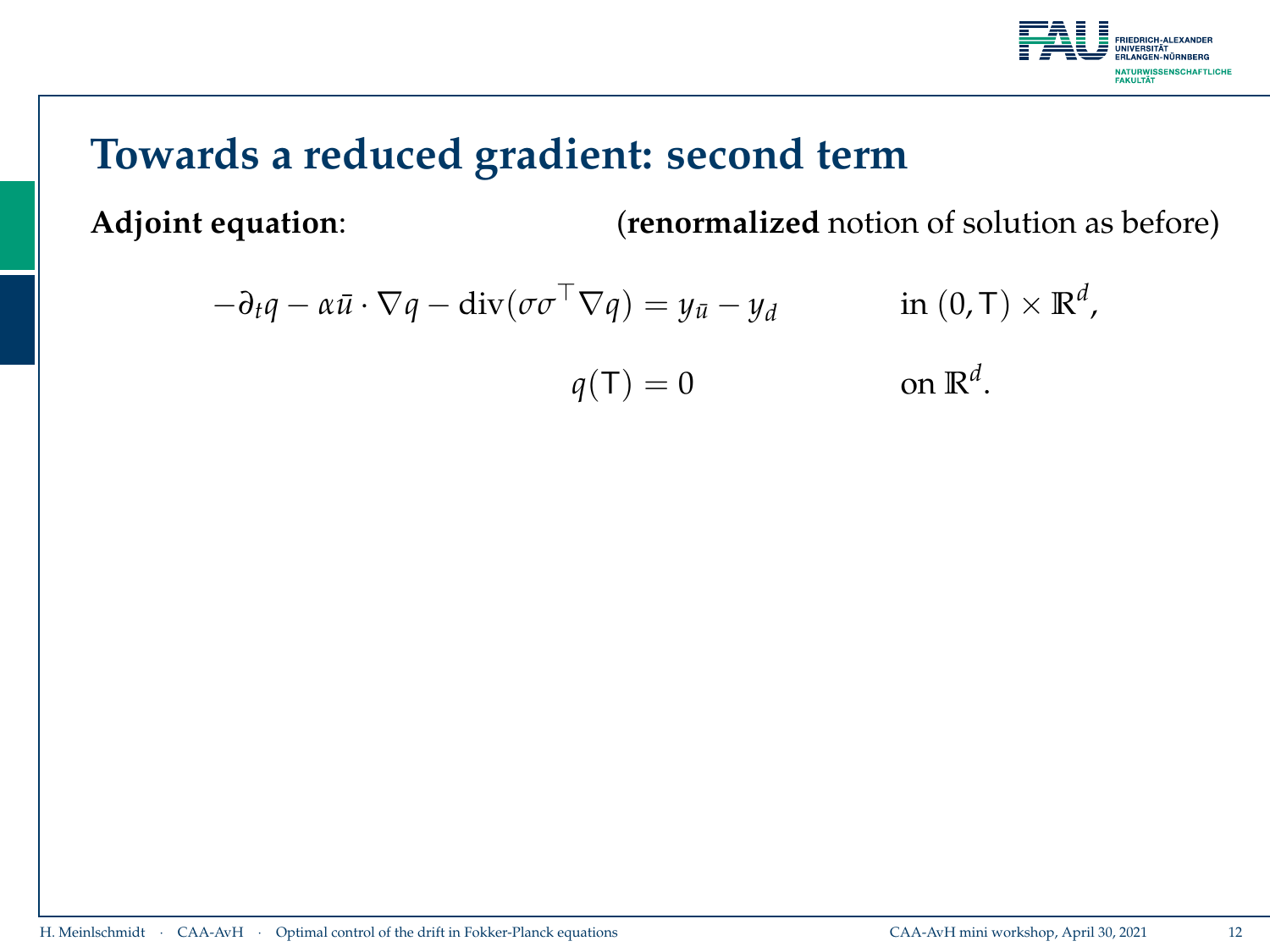

# **Towards a reduced gradient: second term**

**Adjoint equation**: (**renormalized** notion of solution as before)

$$
-\partial_t q - \alpha \bar{u} \cdot \nabla q - \text{div}(\sigma \sigma^\top \nabla q) = y_{\bar{u}} - y_d \qquad \text{in (0, T)} \times \mathbb{R}^d,
$$
  

$$
q(\mathsf{T}) = 0 \qquad \text{on } \mathbb{R}^d.
$$

**Theorem (Duality formula)**

$$
\int_0^T \int_{\mathbb{R}^d} (y_{\bar{u}+\varepsilon h} - y_{\bar{u}}) (y_{\bar{u}} - y_d) = \varepsilon \int_0^T h \int_{\mathbb{R}^d} y_{\bar{u}+\varepsilon h} \alpha \cdot \nabla q
$$

**Ansatz**: test adjoint equation with *z<sup>ε</sup>* , "*z<sup>ε</sup>* equation" with *q*, integrate by parts

- adjoint equation in renormalized form
- $\triangleright$  mollify both equations to have regular solutions, get rid of all error terms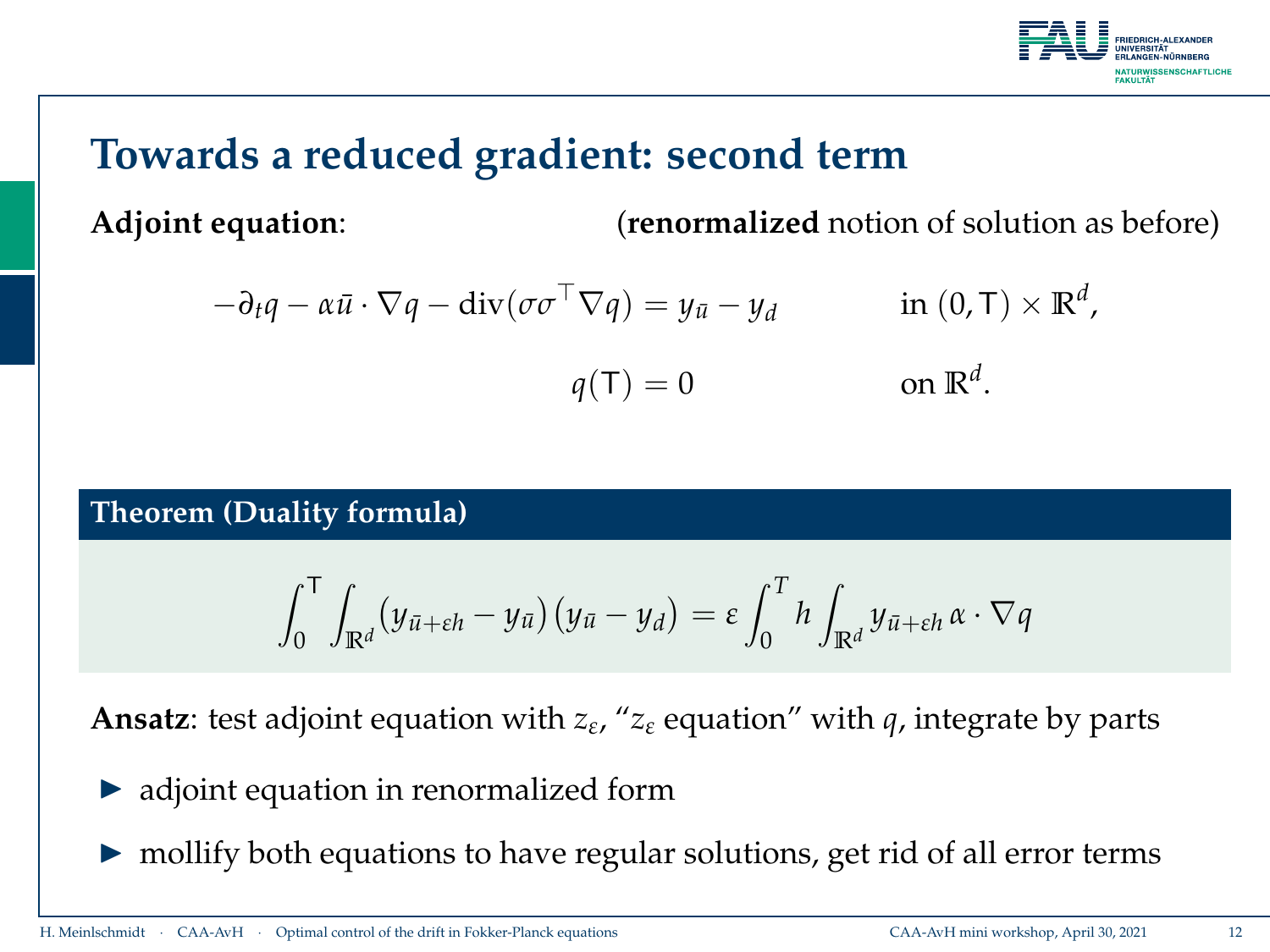

# **Reduced gradient**

$$
\min_{u \in L^{2}(0,T)} \quad j(u) = \int_{0}^{T} \int_{\mathbb{R}^{d}} |y_{u} - y_{d}|^{2} + \frac{\beta}{2} \int_{0}^{T} |u|^{2}
$$
\ns.t.

\n
$$
u \geq 0
$$

### **The "manual" ansatz**

$$
j(\bar{u} + \varepsilon h) - j(\bar{u}) = \frac{1}{2} ||y_{\bar{u} + \varepsilon h} - y_{\bar{u}}||_{L^2(0, T; L^2(\mathbb{R}^d))}^2 + \int_0^T \int_{\mathbb{R}^d} (y_{\bar{u} + \varepsilon h} - y_{\bar{u}}) (y_{\bar{u}} - y_d) + \varepsilon \beta \int_0^T \bar{u} h + \varepsilon^2 \frac{\beta}{2} ||h||_{L^2(0, T)}^2
$$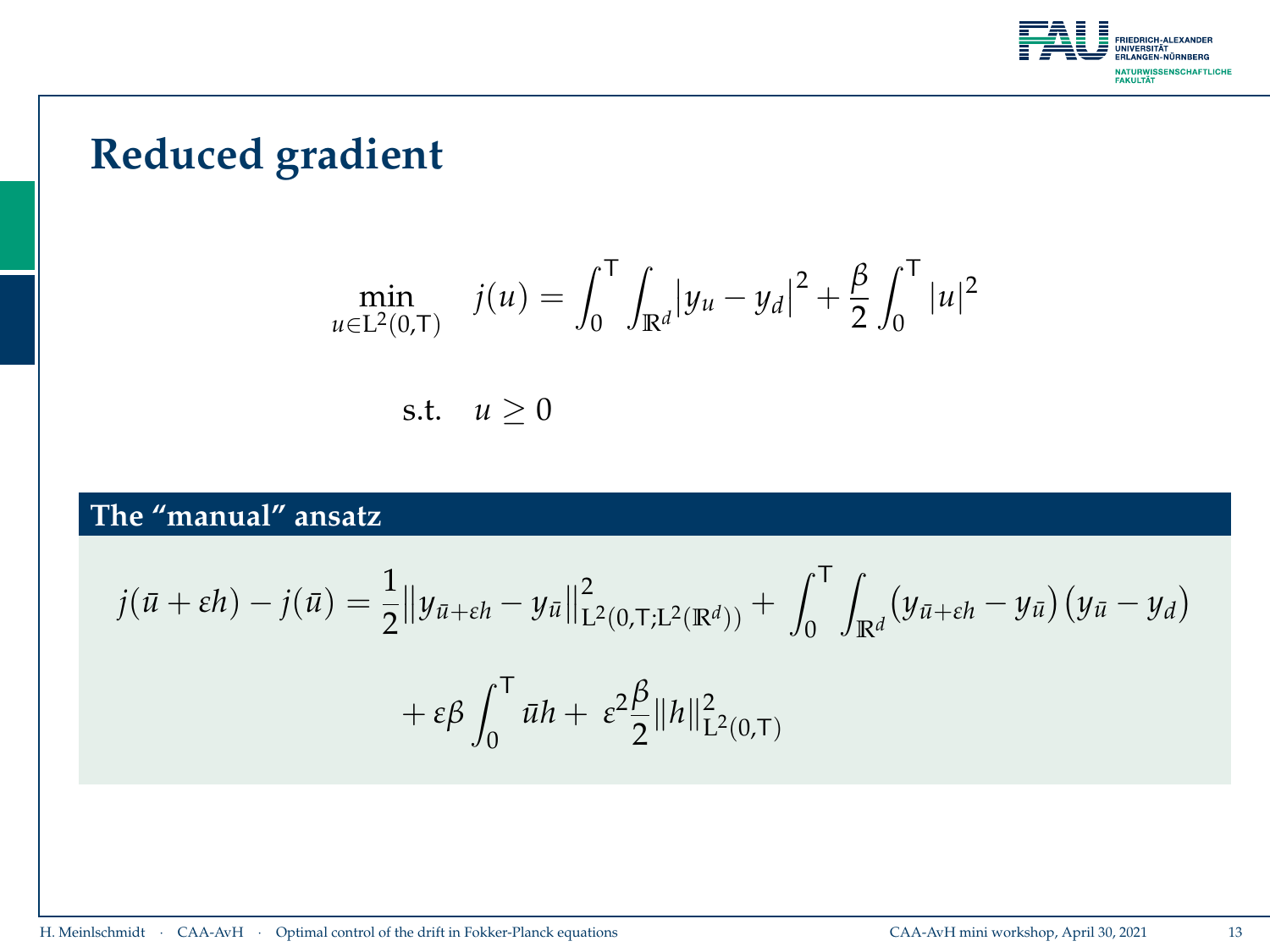

# **Reduced gradient**

$$
\min_{u \in L^{2}(0,T)} \quad j(u) = \int_{0}^{T} \int_{\mathbb{R}^{d}} |y_{u} - y_{d}|^{2} + \frac{\beta}{2} \int_{0}^{T} |u|^{2}
$$
\ns.t.

\n
$$
u \geq 0
$$

### **The "manual" ansatz**

$$
j(\bar{u} + \varepsilon h) - j(\bar{u}) \simeq \varepsilon^r + \varepsilon \int_0^T h \int_{\mathbb{R}^d} y_{\bar{u} + \varepsilon h} \alpha \cdot \nabla q
$$

$$
+ \varepsilon \beta \int_0^T \bar{u} h + \varepsilon^2 \frac{\beta}{2} ||h||^2_{\mathcal{L}^2(0,T)}
$$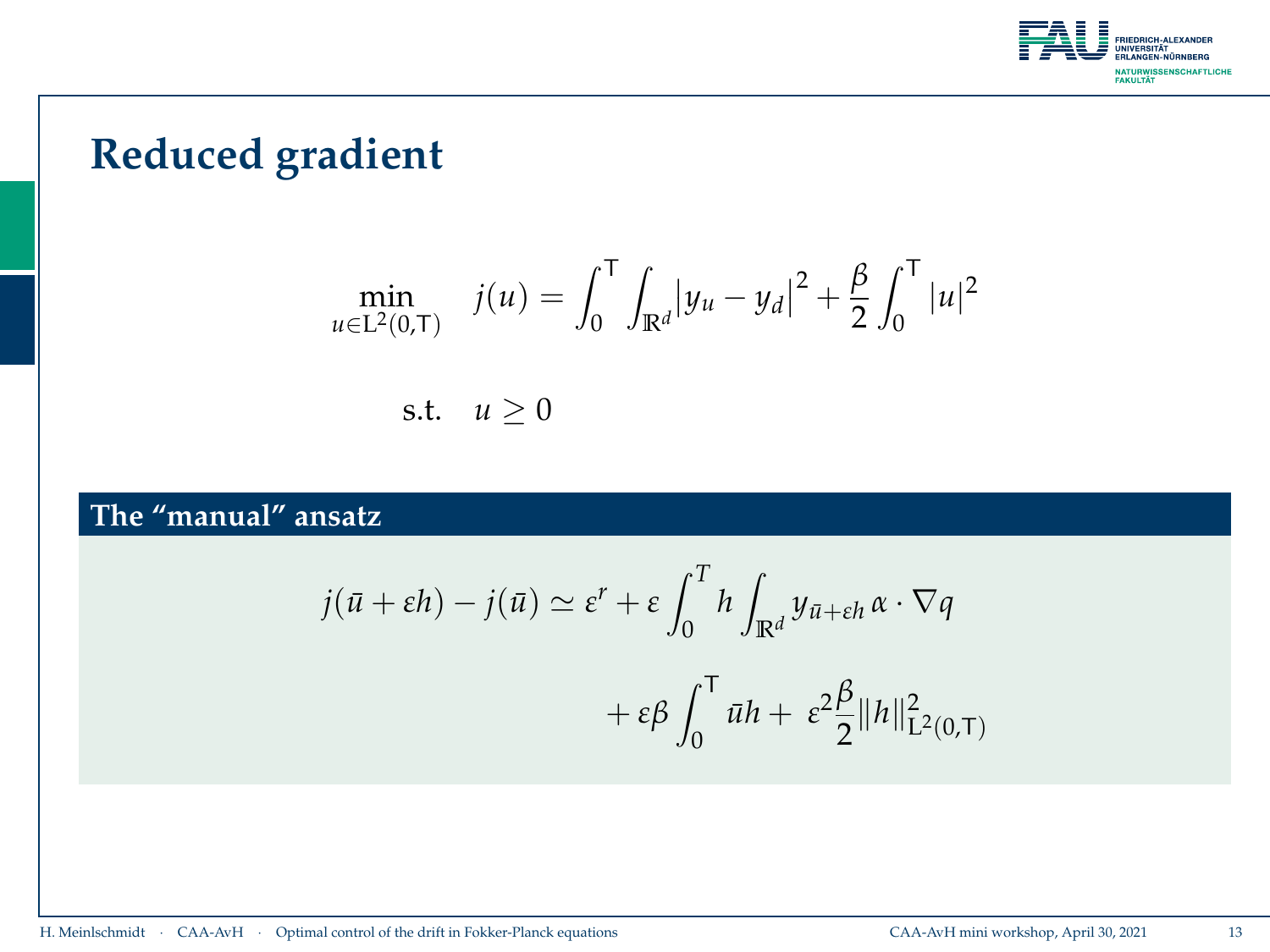

# **Reduced gradient**

$$
\min_{u \in L^{2}(0,T)} \quad j(u) = \int_{0}^{T} \int_{\mathbb{R}^{d}} |y_{u} - y_{d}|^{2} + \frac{\beta}{2} \int_{0}^{T} |u|^{2}
$$
\ns.t.

\n
$$
u \geq 0
$$

Reduced gradient in  $\mathrm{L}^2(0,\mathsf{T})$ 

$$
\nabla j(\bar{u}) = \int_{\mathbb{R}^d} y_{\bar{u}} \alpha \cdot \nabla q + \beta \bar{u}
$$

$$
-\partial_t q - \alpha \bar{u} \cdot \nabla q - \text{div}(\sigma \sigma^\top \nabla q) = y_{\bar{u}} - y_d \qquad \text{in (0, T)} \times \mathbb{R}^d,
$$
  

$$
q(\mathsf{T}) = 0 \qquad \text{on } \mathbb{R}^d.
$$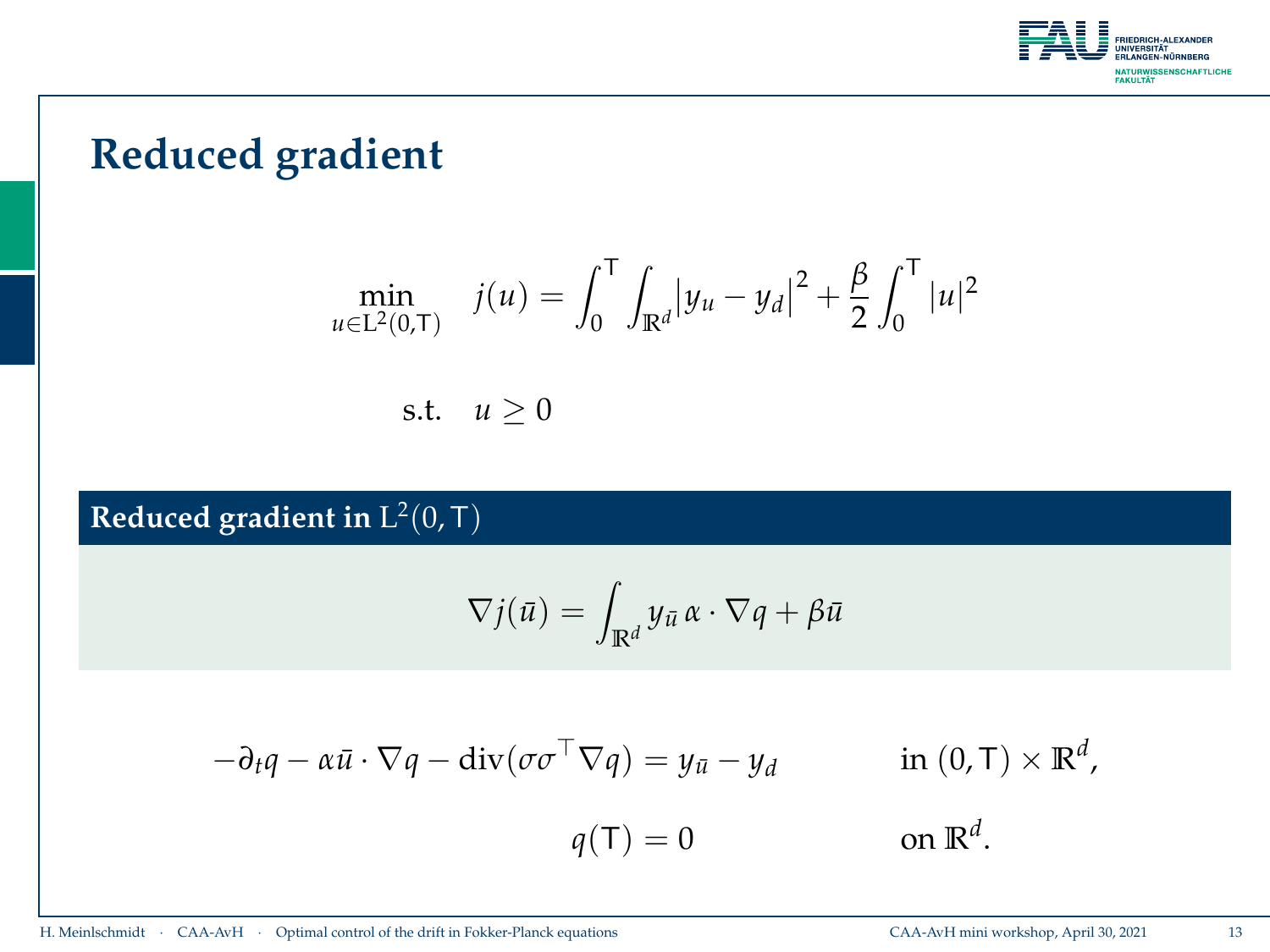

# **Wrap-up & outlook**

### **Seen today**:

- I Fokker-Planck equation with irregular data
- ▶ strongly & weakly renormalized solutions for bounded & unbounded data
- **If** assumptions such that  $\text{div}(a h y_{\bar{u}})$  regular distribution  $(\sigma \sigma^{\top} \succ 0 \text{ needed}^2)$
- $\triangleright$  no IFT framework, but obtain reduced gradient

### **Omitted today**:

- In stability results, (weak) continuity properties  $u \mapsto y_u$  (used implicitly at end)
- $\blacktriangleright$  a lot of details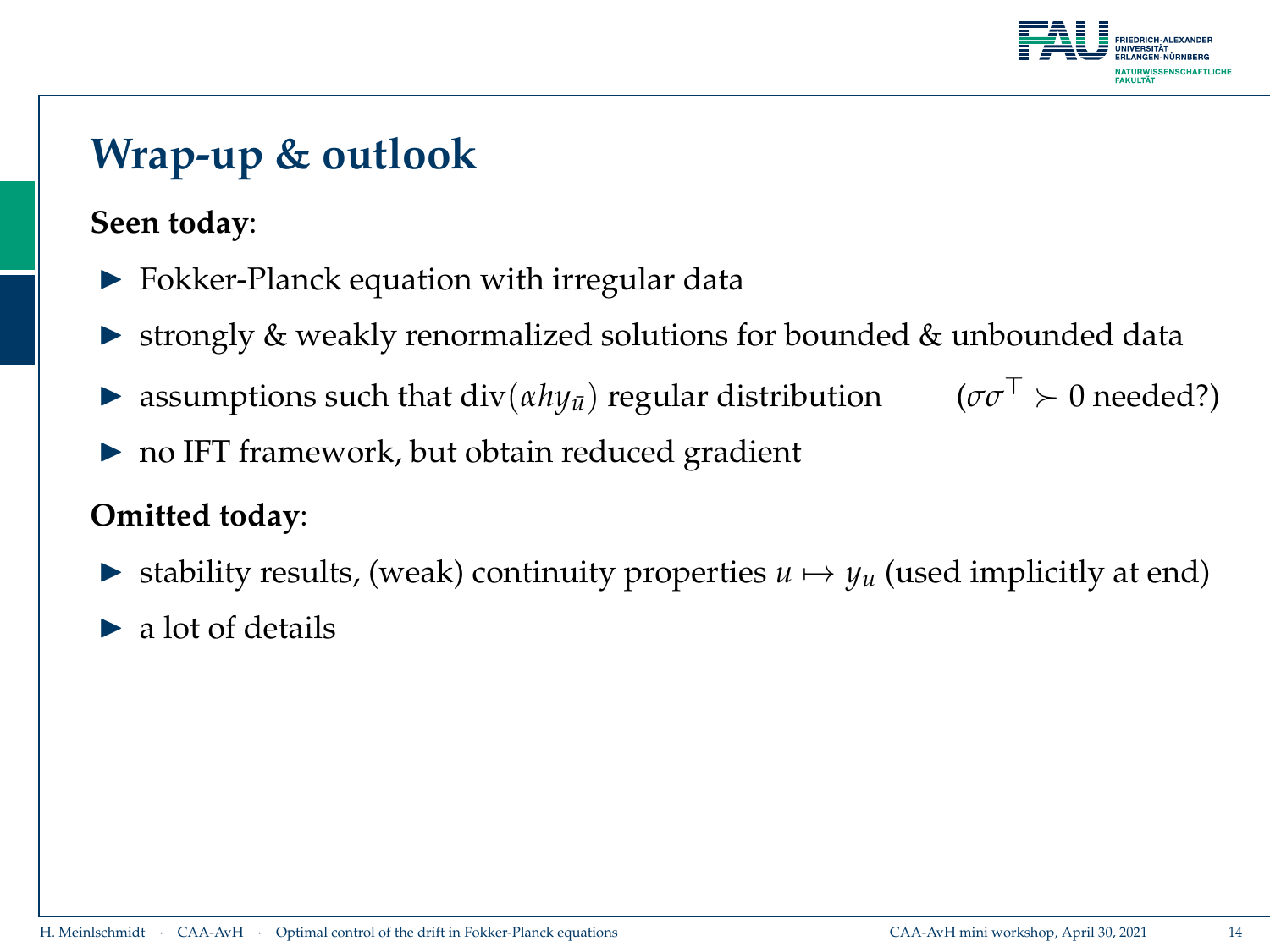

# **Wrap-up & outlook**

### **Seen today**:

- $\triangleright$  Fokker-Planck equation with irregular data
- In strongly & weakly renormalized solutions for bounded & unbounded data
- **I** assumptions such that  $\text{div}(\alpha h y_{\bar{u}})$  regular distribution ( $\sigma \sigma^{\top} \succ 0$  needed?)
- $\triangleright$  no IFT framework, but obtain reduced gradient

### **Omitted today**:

- In stability results, (weak) continuity properties  $u \mapsto y_u$  (used implicitly at end)
- $\blacktriangleright$  a lot of details

### **Do not know yet**:

- ► any chance for second order approximations? ( $\alpha \in L^{\infty}(\mathbb{R}^d)$ ?)
- **I** circumvent  $\sigma\sigma^{\top} \succ 0$  assumption? (Vanishing viscosity, transport equation?)
- some details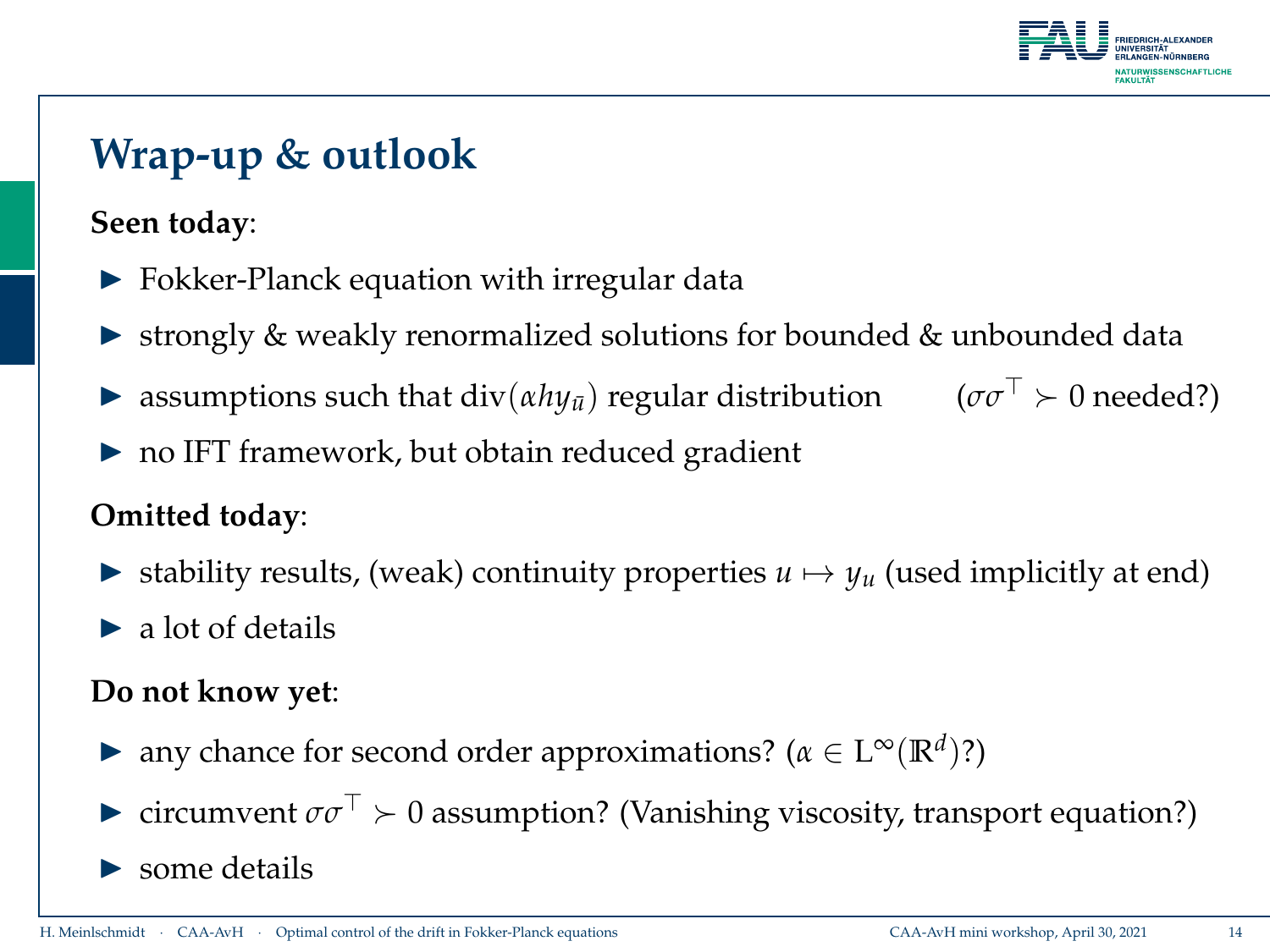

## **References I**

- <span id="page-26-2"></span>F R. J. DiPerna and P. L. Lions. "Ordinary differential equations, transport theory and Sobolev spaces". In: *Inventiones Mathematicae* 98.3 (Oct. 1989), pp. 511–547. DOI: [10.1007/bf01393835](http://dx.doi.org/10.1007/bf01393835).
- <span id="page-26-1"></span>Hannes Risken. *The Fokker-Planck Equation*. Springer Berlin Heidelberg, 1989. DOI: F [10.1007/978-3-642-61544-3](http://dx.doi.org/10.1007/978-3-642-61544-3). URL: <https://doi.org/10.1007%2F978-3-642-61544-3>.
- <span id="page-26-3"></span>F Luigi Ambrosio. "Transport equation and Cauchy problem for BV vector fields". In: *Inventiones mathematicae* 158.2 (Apr. 2004), pp. 227–260. DOI: [10.1007/s00222-004-0367-2](http://dx.doi.org/10.1007/s00222-004-0367-2).
- <span id="page-26-4"></span>F C. Le Bris and P.-L. Lions. "Existence and Uniqueness of Solutions to Fokker-Planck Type Equations with Irregular Coefficients". In: *Communications in Partial Differential Equations* 33.7 (July 2008), pp. 1272–1317. DOI: [10.1080/03605300801970952](http://dx.doi.org/10.1080/03605300801970952).
- <span id="page-26-5"></span>F De Jun Luo. "Fokker-Planck type equations with Sobolev diffusion coefficients and BV drift coefficients". In: *Acta Mathematica Sinica, English Series* 29.2 (Nov. 2012), pp. 303–314. DOI: [10.1007/s10114-012-1302-x](http://dx.doi.org/10.1007/s10114-012-1302-x).
- <span id="page-26-0"></span>Arthur Fleig and Roberto Guglielmi. "Optimal Control of the Fokker–Planck Equation F with Space-Dependent Controls". In: *Journal of Optimization Theory and Applications* 174.2 (June 2017), pp. 408–427. DOI: [10.1007/s10957-017-1120-5](http://dx.doi.org/10.1007/s10957-017-1120-5). URL: <https://doi.org/10.1007%2Fs10957-017-1120-5>.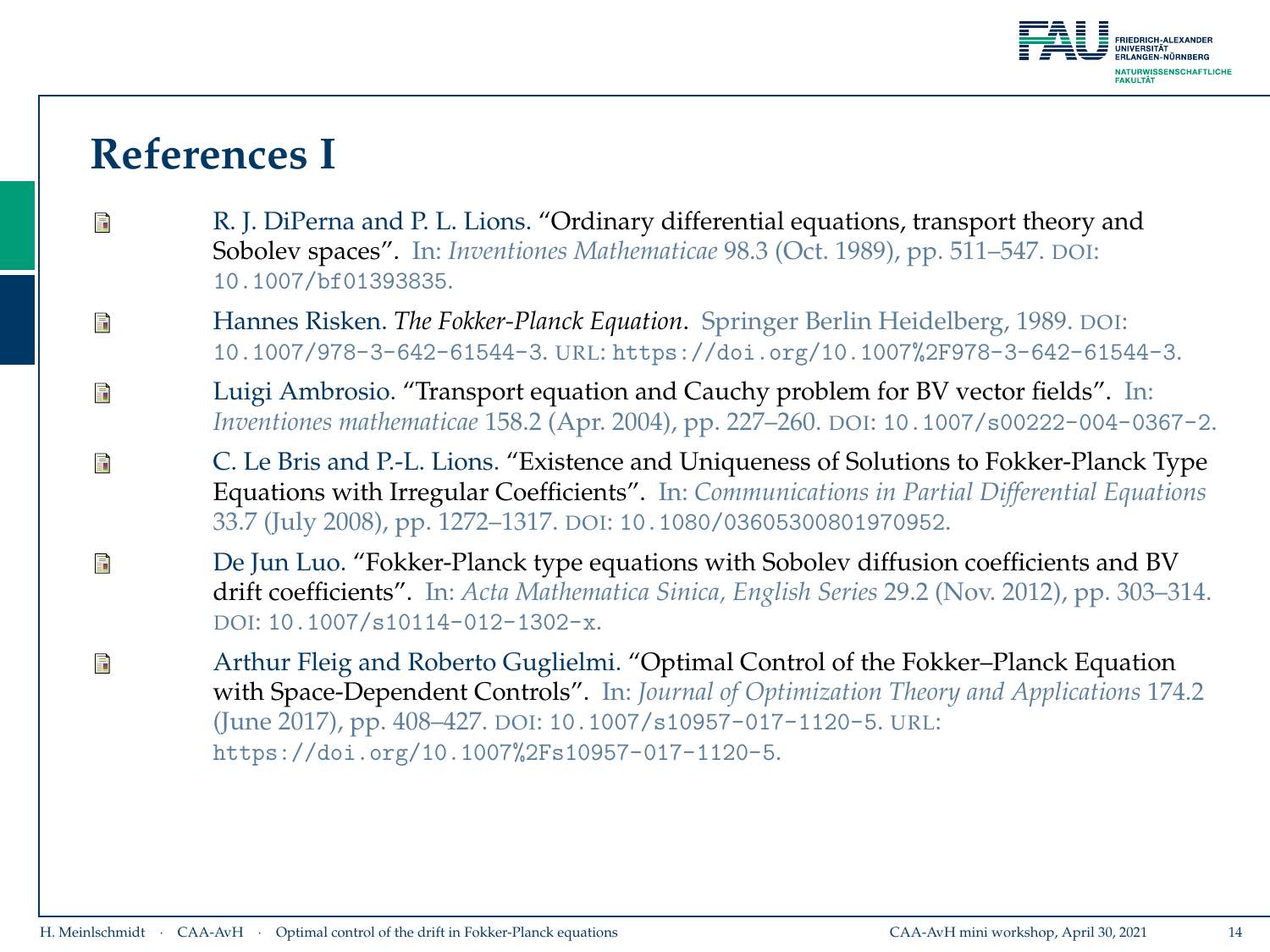

## **References II**

<span id="page-27-1"></span>F

- <span id="page-27-0"></span>Tobias Breiten, Karl Kunisch, and Laurent Pfeiffer. "Control strategies for the F Fokker-Planck equation". In: *ESAIM: Control, Optimisation and Calculus of Variations* 24.2 (Apr. 2018), pp. 741–763. DOI: [10.1051/cocv/2017046](http://dx.doi.org/10.1051/cocv/2017046). URL: <https://doi.org/10.1051%2Fcocv%2F2017046>.
- <span id="page-27-3"></span>Claude Le Bris and Pierre-Louis Lions. *Parabolic Equations with Irregular Data and Related* F *Issues*. De Gruyter, June 2019. DOI: [10.1515/9783110635508](http://dx.doi.org/10.1515/9783110635508).
- <span id="page-27-2"></span>H.A. Oliveira and G.J. Delben. "Control the relaxation properties of the diffuse bistable  $\mathbb{R}$ potential". In: *Chinese Journal of Physics* 60 (Aug. 2019), pp. 141–152. DOI: [10.1016/j.cjph.2019.02.013](http://dx.doi.org/10.1016/j.cjph.2019.02.013). URL: <https://doi.org/10.1016%2Fj.cjph.2019.02.013>.
	- M. Soledad Aronna and Fredi Tröltzsch. *First and Second Order Optimality Conditions for the Control of Fokker-Planck Equations*. 2021. arXiv: [2002.03988 \[math.AP\]](http://arxiv.org/abs/2002.03988).